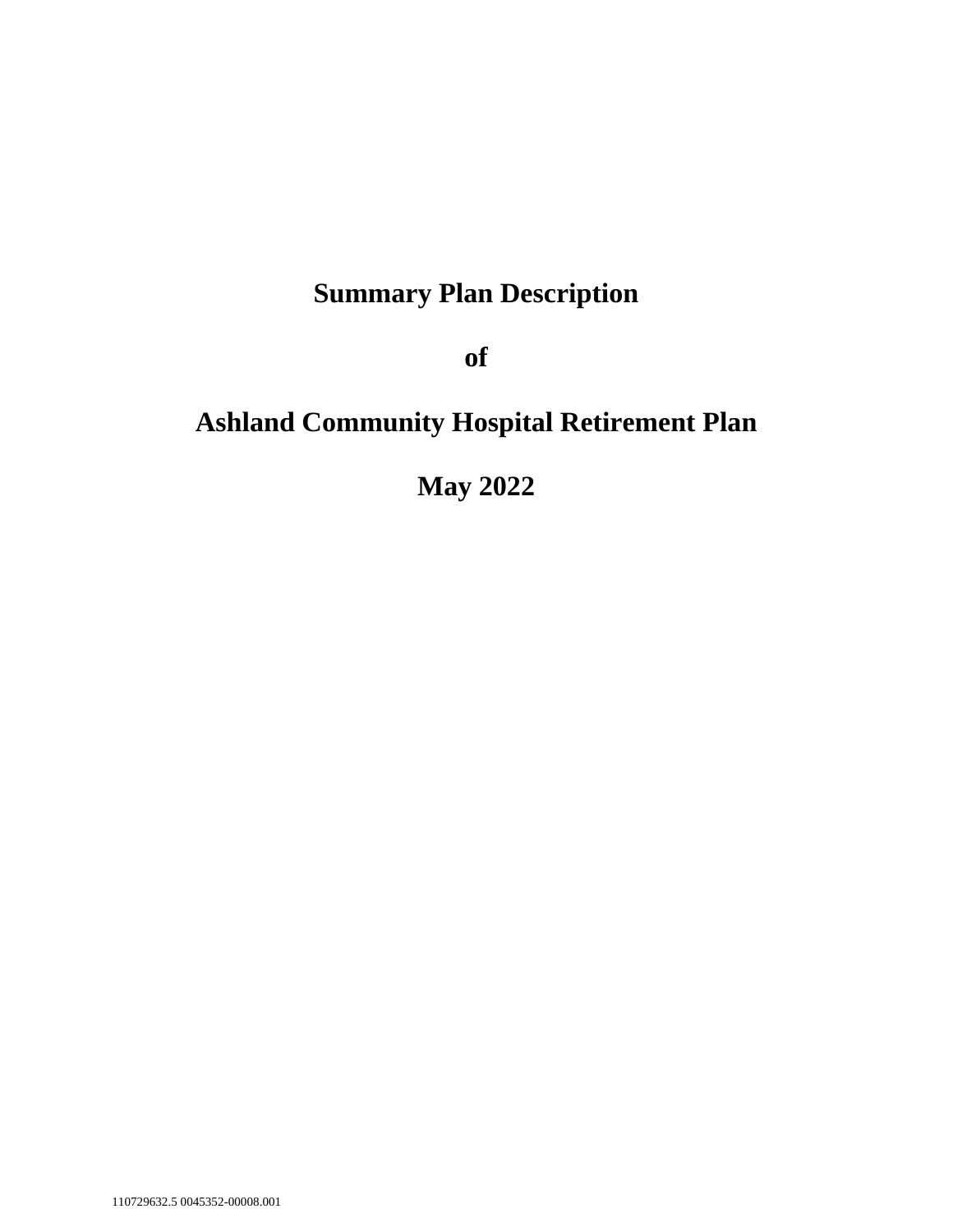# TABLE OF CONTENTS

| 1.               |                                                           |                                                                            |  |  |  |
|------------------|-----------------------------------------------------------|----------------------------------------------------------------------------|--|--|--|
|                  | 1.1                                                       |                                                                            |  |  |  |
|                  | 1.2                                                       |                                                                            |  |  |  |
|                  | 1.3                                                       |                                                                            |  |  |  |
|                  | 1.4                                                       |                                                                            |  |  |  |
| 2.               |                                                           |                                                                            |  |  |  |
| 3.               |                                                           |                                                                            |  |  |  |
|                  | 3.1                                                       |                                                                            |  |  |  |
|                  | 3.2                                                       |                                                                            |  |  |  |
|                  | 3.3                                                       |                                                                            |  |  |  |
|                  | 3.4                                                       |                                                                            |  |  |  |
|                  | 3.5                                                       |                                                                            |  |  |  |
|                  | 3.6                                                       |                                                                            |  |  |  |
| $\overline{4}$ . |                                                           |                                                                            |  |  |  |
|                  | 4.1                                                       |                                                                            |  |  |  |
|                  | 4.2                                                       |                                                                            |  |  |  |
|                  | 4.3                                                       | How are my years of Credited Service and Highest Average Pay               |  |  |  |
|                  | 4.4                                                       |                                                                            |  |  |  |
|                  | 4.5                                                       |                                                                            |  |  |  |
|                  | 4.6                                                       | What is my benefit if I defer retirement until after Normal Retirement     |  |  |  |
|                  | 4.7                                                       |                                                                            |  |  |  |
|                  | 4.8                                                       |                                                                            |  |  |  |
|                  | 4.9                                                       |                                                                            |  |  |  |
|                  | 4.10                                                      |                                                                            |  |  |  |
|                  | 4.11                                                      |                                                                            |  |  |  |
|                  | 4.12                                                      |                                                                            |  |  |  |
| 5.               |                                                           |                                                                            |  |  |  |
| 6.               | BENEFITS AFTER TERMINATION AND BEFORE EARLY RETIREMENT 12 |                                                                            |  |  |  |
| 7.               |                                                           |                                                                            |  |  |  |
|                  | 7.1                                                       | What happens to my retirement benefit if I die before I start benefits? 12 |  |  |  |
|                  | 7.2                                                       |                                                                            |  |  |  |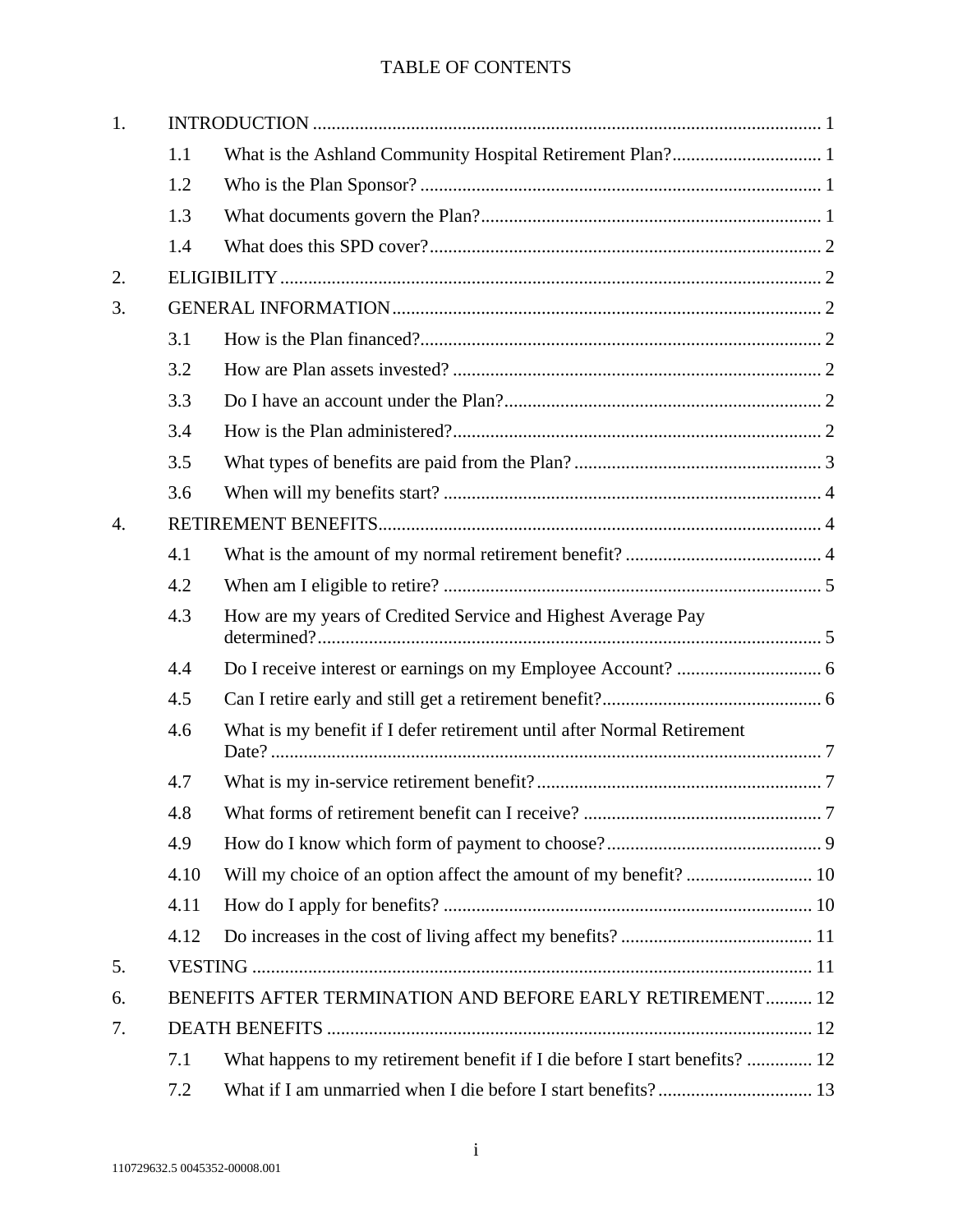|     | 7.3   |                                                                         |  |
|-----|-------|-------------------------------------------------------------------------|--|
|     | 7.4   |                                                                         |  |
|     | 7.5   |                                                                         |  |
|     | 7.6   |                                                                         |  |
| 8.  |       |                                                                         |  |
|     | 8.1   |                                                                         |  |
|     | 8.2   |                                                                         |  |
|     | 8.3   | What are Eligible Rollover Distributions and Direct Rollovers?  16      |  |
|     | 8.4   |                                                                         |  |
|     | 8.5   |                                                                         |  |
| 9.  |       |                                                                         |  |
|     | 9.1   |                                                                         |  |
|     | 9.2   |                                                                         |  |
|     | 9.3   |                                                                         |  |
| 10. |       |                                                                         |  |
|     | 10.1  |                                                                         |  |
|     | 10.2  |                                                                         |  |
|     | 10.3  |                                                                         |  |
|     | 10.4  |                                                                         |  |
|     | 10.5  |                                                                         |  |
|     | 10.6  | How are benefits protected in case of Plan amendment or termination? 20 |  |
|     | 10.7  |                                                                         |  |
|     | 10.8  |                                                                         |  |
|     | 10.9  |                                                                         |  |
|     | 10.10 |                                                                         |  |
|     | 10.11 |                                                                         |  |
| 11. |       |                                                                         |  |
|     | 11.1  |                                                                         |  |
|     | 11.2  |                                                                         |  |
|     | 11.3  |                                                                         |  |
|     | 11.4  |                                                                         |  |
| 12. |       |                                                                         |  |
|     | 12.1  |                                                                         |  |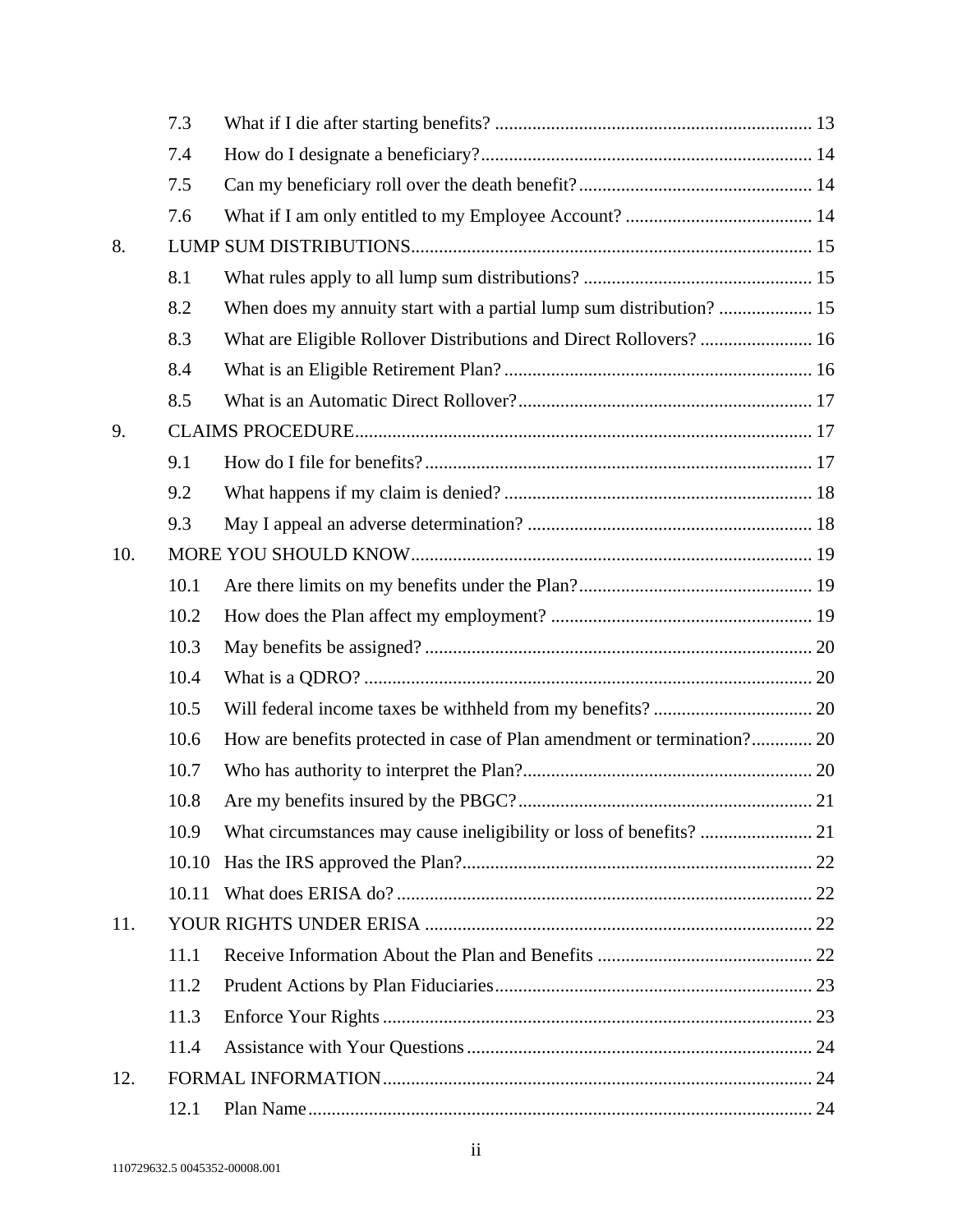| 12.3 |  |
|------|--|
| 12.4 |  |
| 12.5 |  |
| 12.6 |  |
| 12.7 |  |
| 12.8 |  |
|      |  |
|      |  |
|      |  |
|      |  |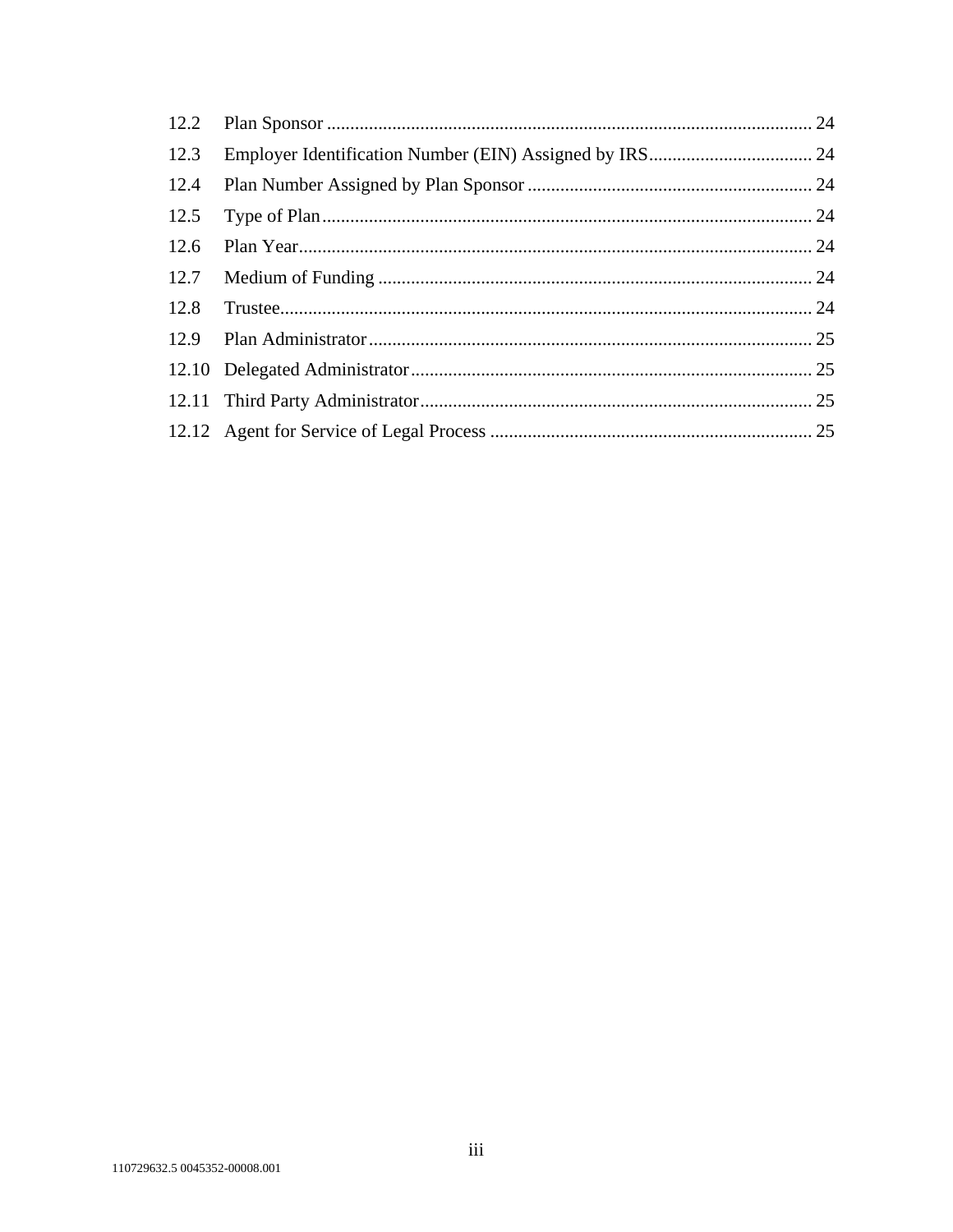#### **1. Introduction**

## **1.1 What is the Ashland Community Hospital Retirement Plan?**

The Ashland Community Hospital Retirement Plan (the **Plan**) is a frozen tax-qualified defined benefit pension plan designed to provide you with a monthly pension benefit after you retire in addition to Social Security benefits and any personal savings or investments you may have. The Plan may provide benefits to your surviving spouse or same-sex domestic partner or other beneficiary if you die before commencing benefits.

**NOTE:** *In this summary plan description (SPD), defined terms are capitalized and appear in bold type in or near the definition.*

## **1.2 Who is the Plan Sponsor?**

**Asante**, an Oregon nonprofit corporation, is the **Plan Sponsor**. Prior to the corporate merger of Ashland Community Healthcare Services (the **Hospital**) with Asante effective February 28, 2017, the Hospital was the Plan Sponsor.

#### **1.3 What documents govern the Plan?**

The Plan was initially established in 1996 and has since been amended from time to time to make administrative and operational changes and to comply with changes in applicable law. If you have noncontinuous service or were not employed by the Hospital on August 1, 2013 (see section [2\)](#page-5-0), some of the amendments may not affect you, and the prior plan rules will continue to apply to determine your benefit rights.

This SPD reflects the terms of the 2013 restatement of the Plan as amended through Amendment No. 5, along with related policies of the Retirement Committee. The Retirement Committee is the **Plan Administrator** and named fiduciary for the Plan. The Retirement Committee consists of one or more persons appointed by the chief executive officer of Asante.

We have tried to make this SPD as concise and easy to understand as possible, so some details are not explained as fully here as they are in the official Plan and Trust documents. Copies of the official Plan documents are available on request for your review by contacting the Retirement Committee or the Asante Human Resources Department. If there is any important difference between this SPD and the official documents, the official documents control.

Please read this SPD carefully and keep it in a safe place for future reference. You are encouraged to review it with your family and your financial advisor. If you have questions about the Plan that are not answered by this SPD, you should contact the Asante Human Resources Department or the Retirement Committee. You may also contact the Plan's third party administrator, Fidelity Investments (**Fidelity**), by calling the Asante Retirement Service Center toll-free at 1-800-343-0860 any business day (except most New York Stock Exchange holidays) between 5:00 a.m. and 9:00 p.m. Pacific Time to speak with a Customer Service Associate.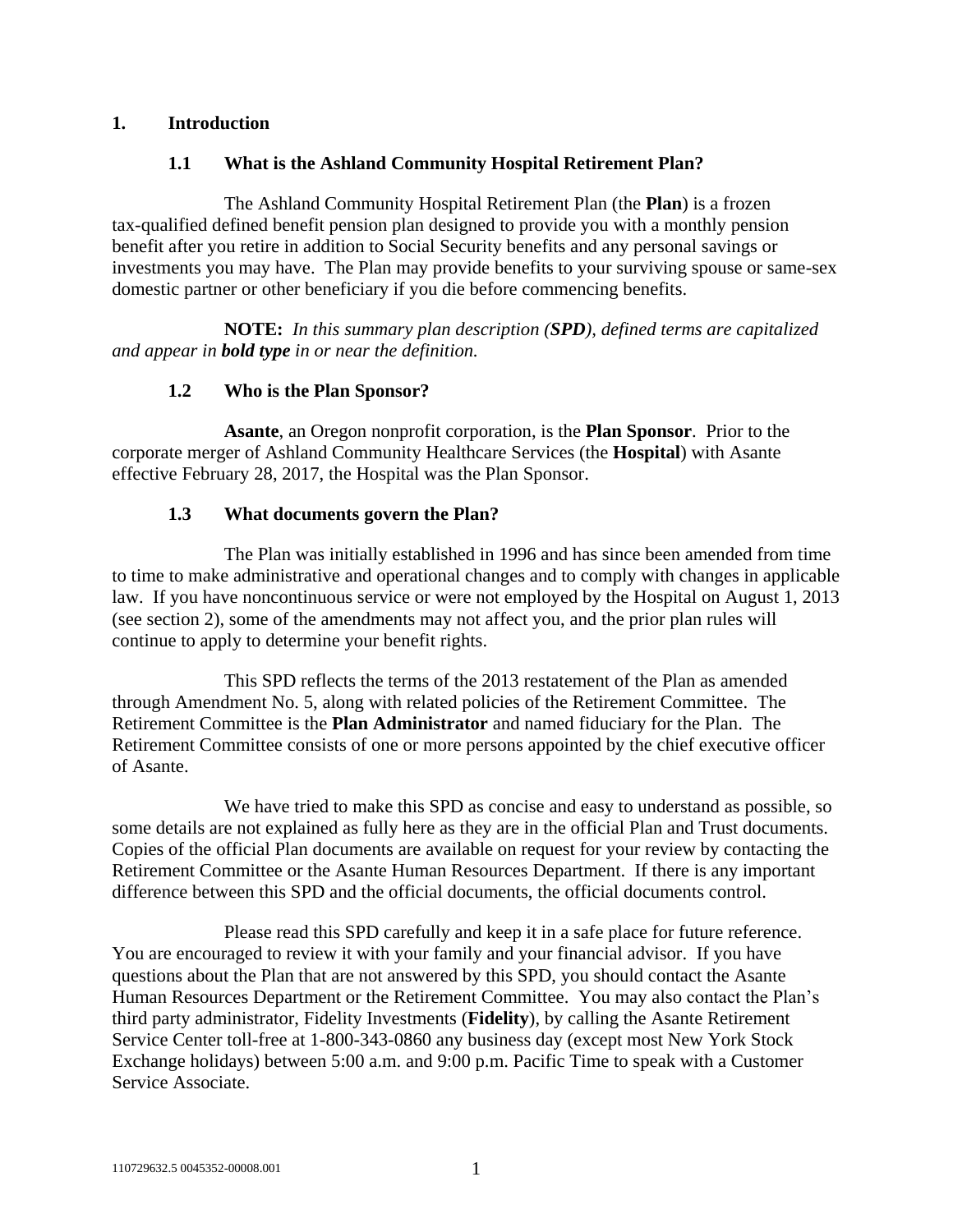## **1.4 What does this SPD cover?**

The scope of this SPD is limited. The Plan was frozen effective December 31, 2006. No employee became eligible to participate in the Plan after December 31, 2006, and no participant accrued any benefit under the Plan because of service or compensation after December 31, 2006. All participants in the Plan are either 100 percent vested or have had a five-year break in service. Accordingly, this SPD does not contain many of the detailed terms related to service crediting and other provisions relevant when there are active participants.

## <span id="page-5-0"></span>**2. Eligibility**

No one has been eligible to join the Plan since December 31, 2006 when the Plan was frozen. Effective August 1, 2013, the Hospital ceased to have employees, and employees of the Hospital became employees of Asante. Service with Asante on or after August 1, 2013 is treated as service with the Hospital for purposes of determining whether you remain employed for certain Plan purposes.

## **3. General Information**

## **3.1 How is the Plan financed?**

The Plan is funded by contributions made by Asante that are actuarially determined in accordance with the Plan's terms and applicable legal requirements. Contributions are paid into a trust fund (the **Trust**) established by an agreement between the Hospital and a trustee (the **Trustee**) for holding the assets of the Plan. No employee contributions shall be permitted or required. The Retirement Committee establishes the Plan's funding policy.

## **3.2 How are Plan assets invested?**

Investment of Plan assets is directed by the Retirement Committee. The Retirement Committee may work with professional investment managers and consultants to invest the Plan assets held in the Trust for the benefit of participants and beneficiaries. Plan benefits are paid from Trust assets.

## **3.3 Do I have an account under the Plan?**

A hypothetical **Employee Account** has been established for each participant under the Plan. The balance of your Employee Account reflects your share of Hospital contributions made before December 31, 2006 based on your years of Credited Service and compensation. In addition, the amount of your Employee Account includes Interest Credits for periods on or after August 1, 2013 (see [4.4\)](#page-9-0). For periods before August 1, 2013, earnings on your Employee Account were calculated based on the terms of the prior plan documents. For periods after August 1, 2013, you will receive Interest Credits (see [4.4\)](#page-9-0).

## **3.4 How is the Plan administered?**

The Plan is administered by the Retirement Committee, whose responsibilities include: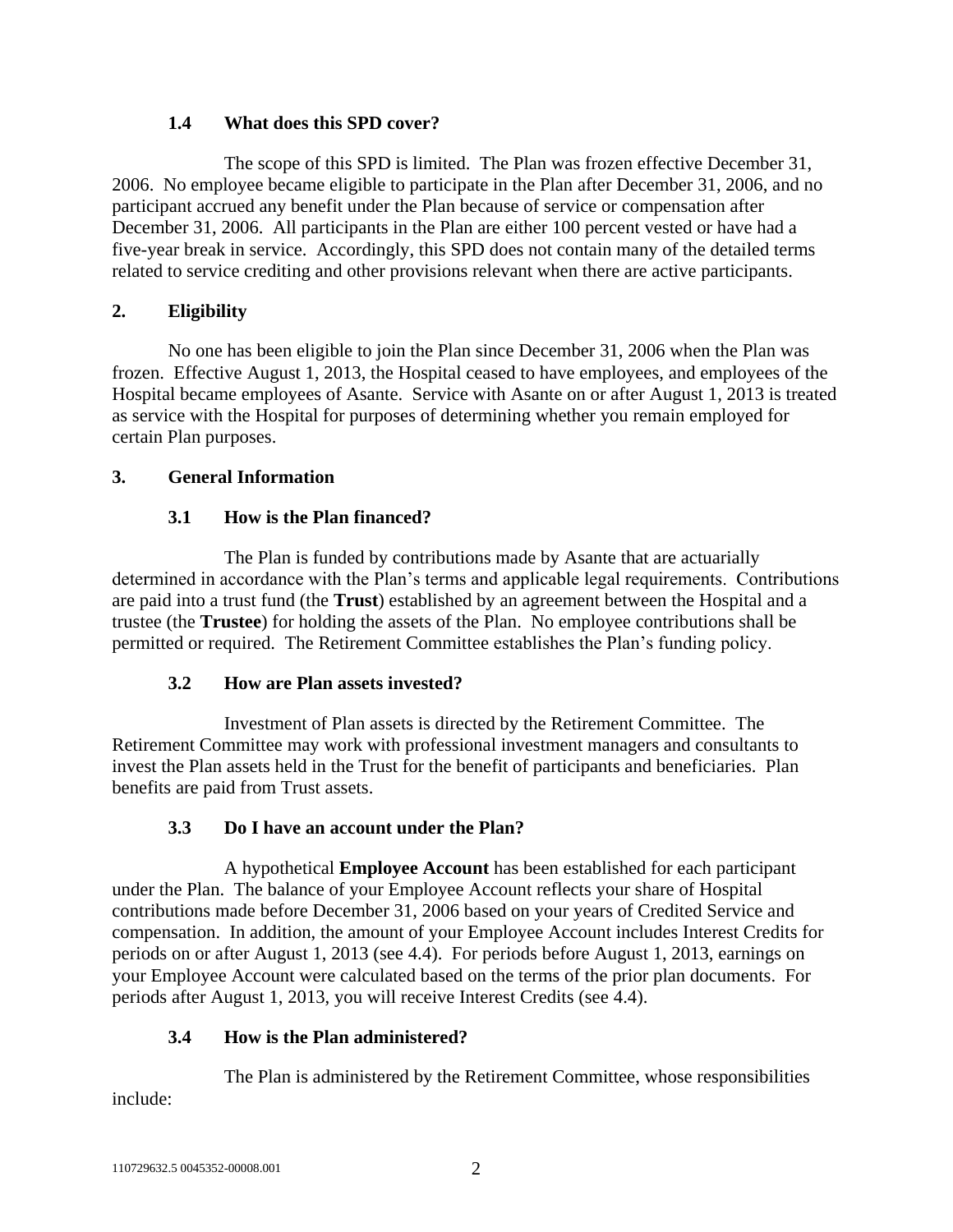- Keeping the records of the Plan.
- Deciding questions about the rights of participants and beneficiaries.
- Administering the Plan according to applicable federal laws and regulations.

## <span id="page-6-0"></span>**3.5 What types of benefits are paid from the Plan?**

The following benefit options are available from the Plan:

- Monthly normal retirement benefits on retirement at Normal Retirement Age (see [4.1\)](#page-7-0).
- Monthly early retirement benefits on retirement at Early Retirement Age (see [4.5\)](#page-9-1).
- Monthly deferred retirement benefits on retirement after Normal Retirement Age (see [4.6\)](#page-10-0).
- Partial lump sum and deferred annuity on retirement before Early Retirement Age (see [8.2\)](#page-18-0).
- Partial lump sum and immediate annuity on retirement at Early Retirement Age, Normal Retirement Age or deferred retirement age (see [8.2\)](#page-18-0).
- Single lump sum payment of your entire accrued benefit or immediate annuity at any time after termination of employment and before Early Retirement Age (see 6).
- Single lump sum payment of your entire accrued benefit or monthly in-service retirement benefits upon election of an In-Service Retirement Date (see [4.7\)](#page-10-1).
- Preretirement death benefits (see [7.1\)](#page-15-0).
- Cash-out of benefits up to \$5,000 (see [4.8](#page-10-2) and [8.1\)](#page-18-1).

## **IMPORTANT NOTE ABOUT RESTRICTIONS ON OPTIONAL BENEFIT FORMS:**

*Under federal law, certain optional forms of payment may be restricted based on the funded status of the Plan. If the Plan is less than 60 percent funded, lump sum distributions cannot be paid until the funded status improves. If the Plan is less than 80 percent and more than 60 percent funded, certain partial lump sum benefits may be paid. The Plan's funded status is certified annually by the Plan's actuary under rules applicable to pension plans.*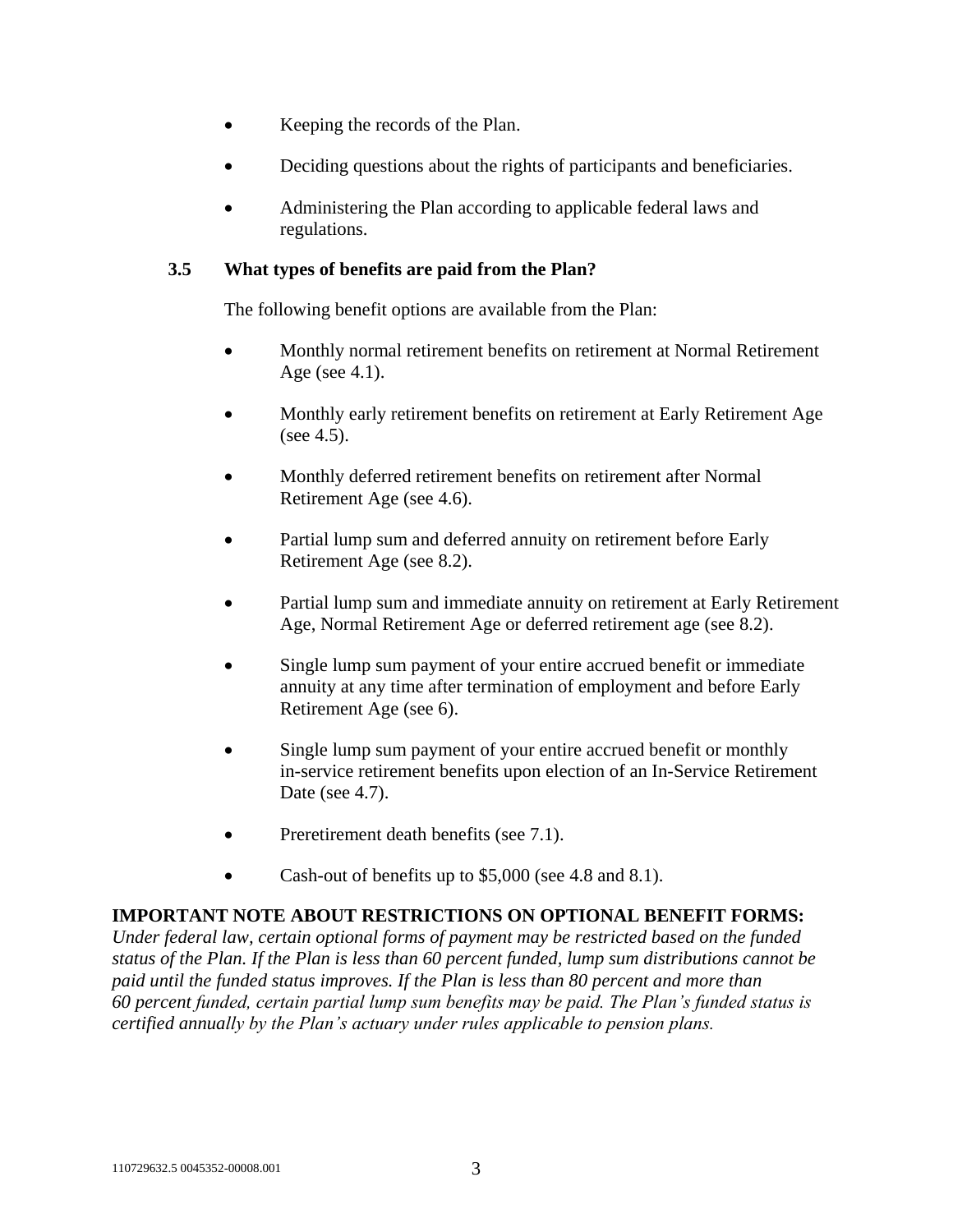*Examples of forms of payment that may be restricted are as follows:*

- *Lump sum payouts for participants with only an Employee Account benefit (if greater than \$5,000).*
- *Partial lump sums.*
- *Lump sum payouts for preretirement death benefits (if greater than \$5,000).*

*If an optional form of payment is restricted due to the Plan's funded status, you have the right to defer payment until the Plan's funded status improves and is certified by the Plan's actuary.* 

## **3.6 When will my benefits start?**

<span id="page-7-1"></span>To avoid a delay in the start of your benefits, you should apply for benefits at least 60 days before your desired Benefit Starting Date. Your benefits will start as soon as practicable on or after your Benefit Starting Date. Your **Benefit Starting Date** is scheduled as follows:

- For normal or deferred retirement, on the first day of the first month after you terminate employment on or after reaching Normal Retirement Date (see [4.1\)](#page-7-0).
- For early retirement, on the first day of the month you select for the start of benefits after terminating employment after reaching Early Retirement Age (see  $4.5$ )
- For in-service retirement, on the first day of the month you select for the start of benefits during ongoing employment after reaching age 59½ (see [4.7\)](#page-10-1).

You may elect to defer benefits (see [4.6\)](#page-10-0) until your Required Beginning Date. Your benefits must start by your **Required Beginning Date**, which is the April 1 after the later of the date you reach age 72 or the date your employment with Asante terminates.

## <span id="page-7-0"></span>**4. Retirement Benefits**

#### **4.1 What is the amount of my normal retirement benefit?**

The basic benefit on normal retirement is a Modified Cash Refund Annuity paid in equal monthly payments for the life of the participant. Benefits start on the first day of the earlier of (a) the first month on or after the normal or deferred retirement date, or (b) the month selected for the start of benefits after an early retirement date. The payments are equal to the greater of (a) or (b) below:

(a) The difference between: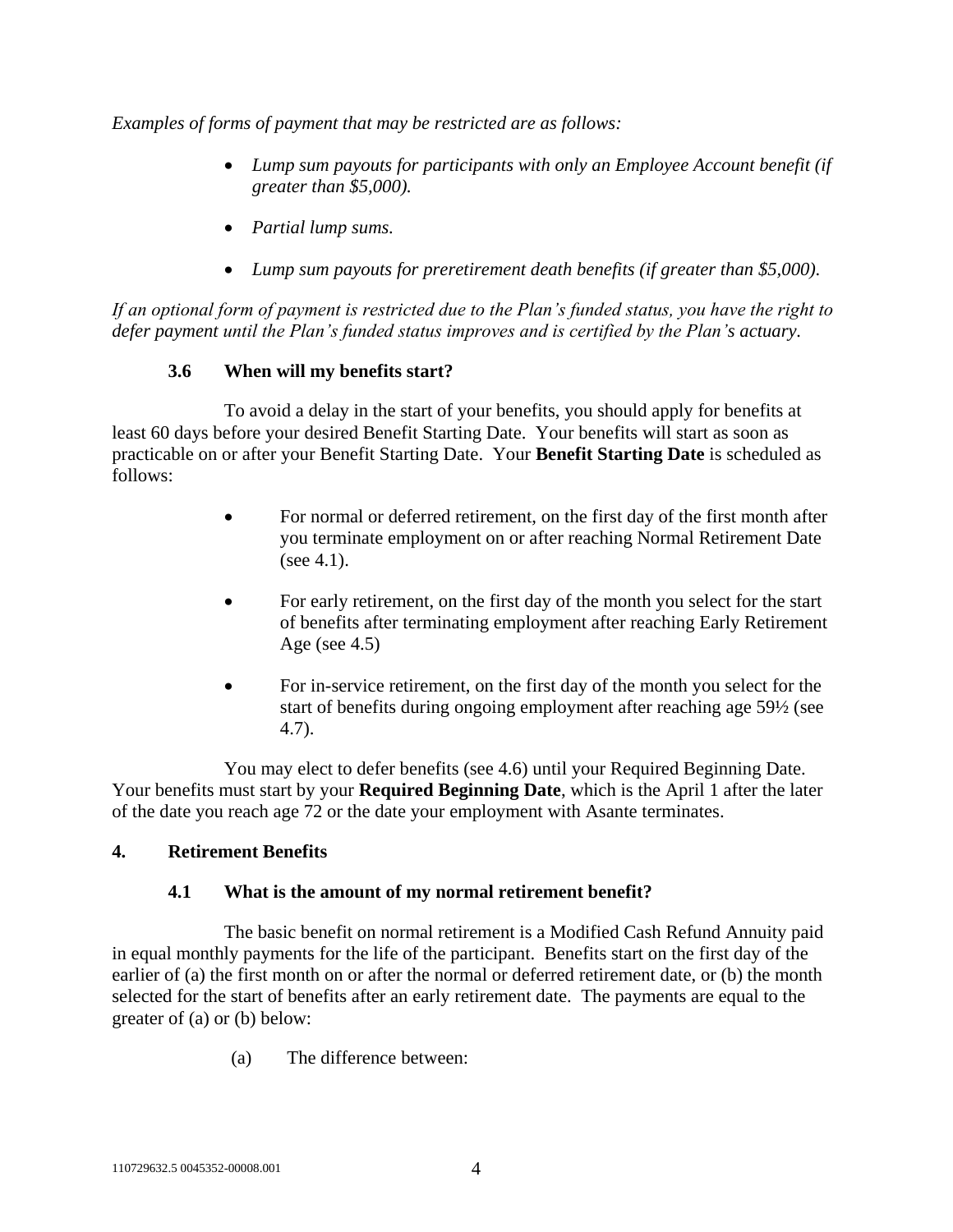- Years of Credited Service times 1.77 percent of Highest Average Pay, and
- For persons who were active members of the Oregon State Public Employees Retirement System (**PERS**) on June 30, 1996, the amount of the participant's monthly PERS benefit at age 58, computed under the Full Formula Method in ORS 238.300 (without any adjustment for the Money Match Method or Formula Plus Annuity Method in ORS 238.300(2)(b)), which was accrued and vested as of the date Plan participation began.

(b) The monthly benefit payable under a Modified Cash Refund Annuity that is the actuarial equivalent of twice your Employee Account balance.

*Note that the Interest Credit will not remain constant and will change each year based on the applicable interest rate. This means that for the purposes of determining your projected Employee Account balance at Statutory Normal Retirement Age, any current calculation is only an estimate and will change based on actual interest rates.*

## **4.2 When am I eligible to retire?**

Retirement shall occur on the first of the month on or after termination of employment after reaching either Normal Retirement Date or a deferred retirement date unless you elect to defer payment. **Normal Retirement Date** means the earlier of the following:

- 30 years of Credited Service.
- $Age 58$ .

You can retire and receive an unreduced monthly benefit at Normal Retirement Date. For certain legal purposes, including determining the earliest date on which distribution to an active employee under the Plan may begin and the suspension of benefits, **Statutory Normal Retirement Age** means age 62.

An **Early Retirement Date** is any day on or after age 55 and before Normal Retirement Date.

A **Deferred Retirement Date** is any day after Normal Retirement Date.

An **In-Service Retirement Date** is any day you elect during ongoing employment after reaching age 59½**.**

# **4.3 How are my years of Credited Service and Highest Average Pay determined?**

For purposes of calculating your retirement benefit, your years of Credited Service and Highest Average Pay were determined as of December 31, 2006, the date the Plan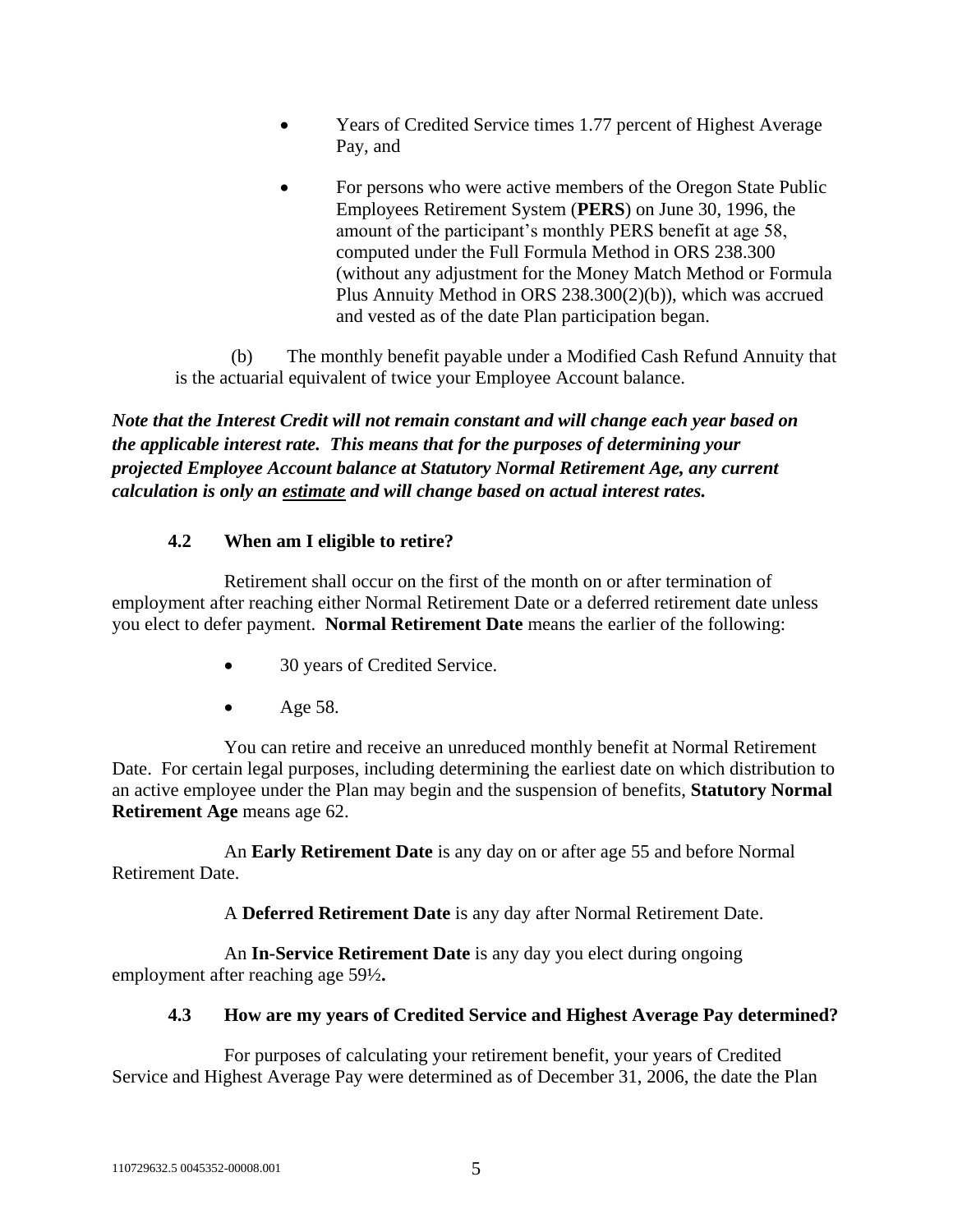was frozen. Years of **Credited Service** for purposes of determining Normal Retirement Date continue to be counted as follows:

- You receive one year of Credited Service for each Plan Year in which you are paid for 600 or more hours of service.
- If you do not receive a year of Credited Service in a Plan Year, you will receive .25 of a year of Credited Service for each quarter in the Plan Year in which either (1) you are paid for 138 or more hours of service in any quarter in which there are six pay dates, or (2) you are paid for 161 or more hours of service in any quarter in which there are 161 pay dates.

**Highest Average Pay** is determined under the prior plan documents. It generally means 1/36 of your compensation as an eligible employee for the three consecutive calendar years of employment on or before December 31, 2006 by the Hospital that produce the largest Highest Average Pay. If you have questions on your Highest Average Pay, please contact the Asante Human Resources Department.

## **4.4 Do I receive interest or earnings on my Employee Account?**

<span id="page-9-0"></span>Yes. On the last day of each Plan Year (June 30), your Employee Account is credited with interest (**Interest Credit**) as follows:

- (a) For the period from August 1, 2013 to March 31, 2015, the greater of:
	- The actual rate of return on the Employee Account based on your direction of investments; or
	- An annual interest rate equal to the third segment rate as defined in Internal Revenue Code (**Code**) section 430(h)(2)(C)(iii) plus zero basis points.

(b) For periods on or after April 1, 2015, an annual interest rate equal to the third segment rate as defined in Code section  $430(h)(2)(C)(iii)$  plus zero basis points.

The amount of interest credited to your Employee Account for a particular date must be at a rate that satisfies the market rate of return limitations of Code section 411(b)(5). Interest Credits will be adjusted as needed to meet the requirements of the Code and applicable regulations or other guidance.

Special rules apply for determining the amount of interest to be credited to your Employee Account if you have a Benefit Starting Date before the last day of the Plan Year.

## **4.5 Can I retire early and still get a retirement benefit?**

<span id="page-9-1"></span>You may retire any time after your Early Retirement Date. If you retire early, your benefit amount will equal to the greater of: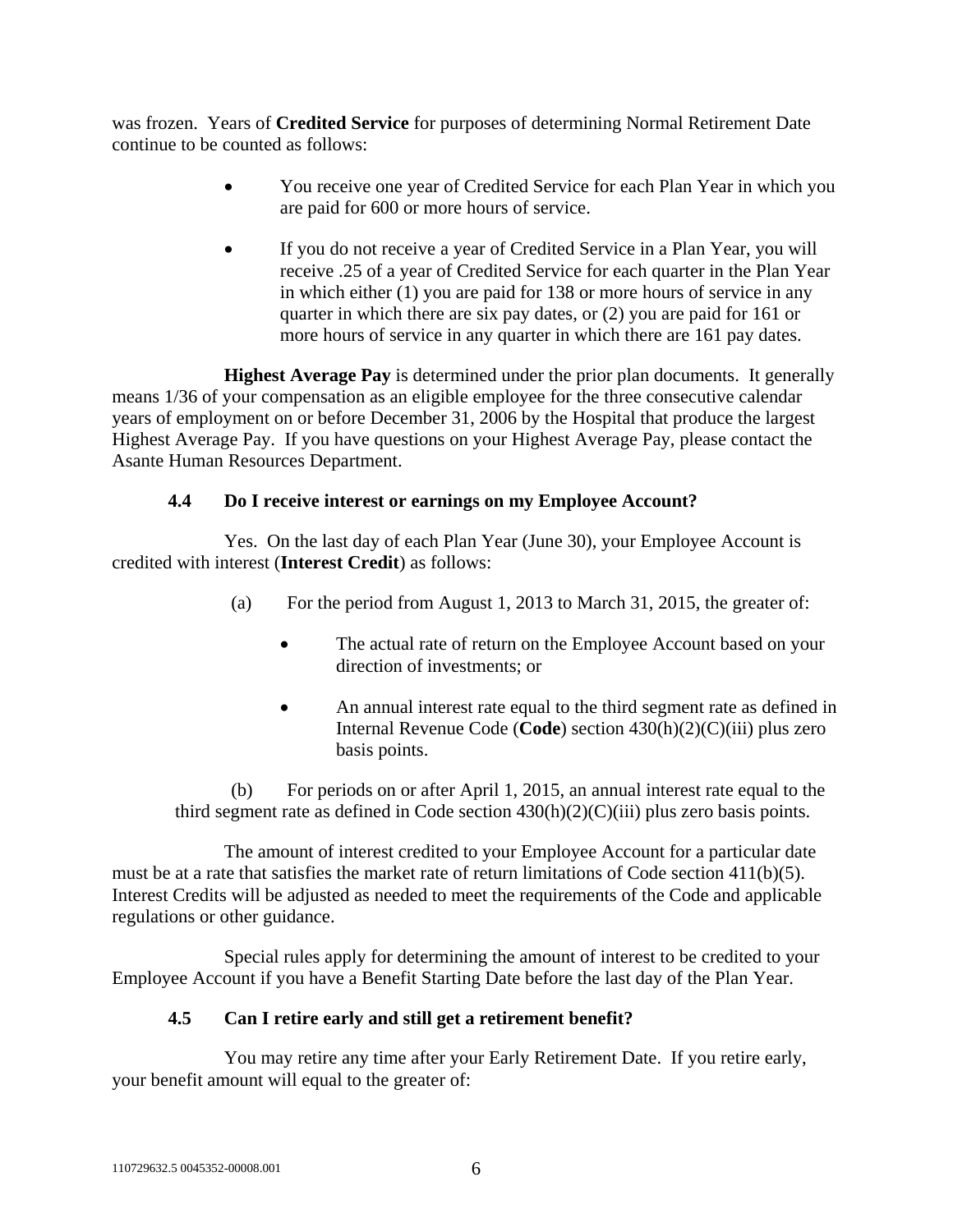- Your normal retirement monthly benefit actuarially reduced to your actual Benefit Starting Date.
- The monthly benefit payable under a Modified Cash Refund Annuity that is the actuarial equivalent of twice your Employee Account balance.

If you have not applied for benefits and die before your Benefit Starting Date, a preretirement death benefit shall be paid (see section [6\)](#page-15-1).

## **4.6 What is my benefit if I defer retirement until after Normal Retirement Date?**

<span id="page-10-0"></span>If you decide to continue working past Normal Retirement Date and have not elected an In-Service Retirement Date, you will be notified that you can retire if you wish and that benefits will not begin until you actually retire. Your accrued benefit will be actuarially increased if required by applicable law for the period between Normal Retirement Date and Statutory Normal Retirement Age.

If you continue working after Statutory Normal Retirement Age for the Hospital or an affiliate, including Asante, and you are paid for 40 or more hours in a month (or are paid for at least one hour on each of eight or more days in a month), your benefits will be suspended until you retire. If this applies to you, you will receive notice that your benefits are being suspended.

If you have terminated employment, you may elect in writing before your retirement date to defer the start of payment pursuant to procedures established by the Retirement Committee. Your benefit will be actuarially increased if required by applicable law for the period from your Normal Retirement Date until your Benefit Starting Date.

If you do not file an application or a deferral election by the Benefit Starting Date, then payments will commence as soon as practicable after the Benefit Starting Date in the Plan's automatic form of benefit payment for a married participant. No interest shall be paid on back installments.

Your benefit payments must start by your Required Beginning Date (see [3.6\)](#page-7-1), regardless of whether an election is filed.

# **4.7 What is my in-service retirement benefit?**

<span id="page-10-1"></span>If you elect to start receiving benefits during ongoing employment after age 59½, your benefit will be an amount determined as described above based on whether you have satisfied the conditions, except termination of employment, for Early Retirement Date, Normal Retirement Date or Deferred Retirement Date. Your benefit will be calculated as of the Benefit Starting Date you elect.

# **4.8 What forms of retirement benefit can I receive?**

<span id="page-10-2"></span>Your retirement benefit can be paid in several different forms, depending on the option you select: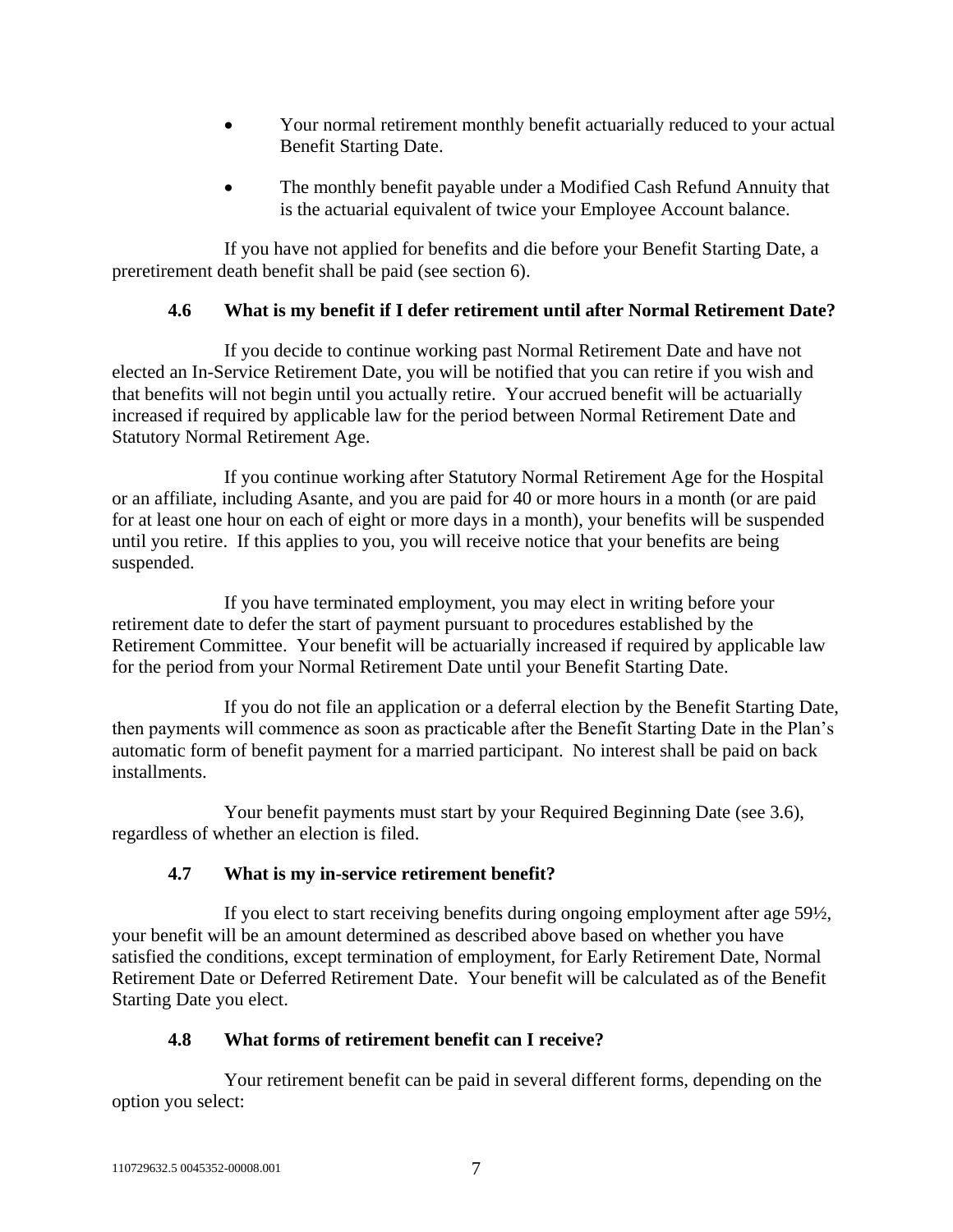- **Modified Cash Refund Annuity.** This is the default form of benefit for an unmarried participant. Under this form, the full amount of your normal retirement benefit (or early retirement benefit) is paid to you monthly for as long as you live. If your Employee Account exceeds the total of annuity payments made at the time of your death, the excess will be paid to your beneficiary as a death benefit (see [7.3\)](#page-16-0).
- **50, 75 or 100 Percent Joint and Survivor Cash Refund Annuity.** If you are married, the default form of benefit is a 50 percent joint and survivor cash refund annuity with your spouse as the designated beneficiary. You may elect before your retirement date whether your spouse should receive monthly payments at 100 percent, 75 percent, or 50 percent of your monthly payment rate during retirement. With any of these options, after retirement you receive your monthly payments for life. If your spouse, same-sex domestic partner or other designated beneficiary is alive when you die, he or she will receive monthly payments for his or her lifetime based on the percentage you elect. If your spouse is not living at the time of your death and your Employee Account exceeds the total of the annuity payments made, the excess will be paid as a death benefit to your contingent beneficiary or to your estate.

The monthly payments you receive during your lifetime under a joint and survivor annuity are less than those for a Modified Cash Refund Annuity because the payments are expected to be made over a longer period of time. The amount of the reduction depends on your age, your spouse's age, and your choice of 100 percent, 75 percent, or 50 percent continuation of the benefit. If you are married, choosing an alternate to this form of benefit requires spousal consent (see **IMPORTANT NOTE** below).

- **50 or 100 Percent Optional Joint and Survivor Cash Refund Annuity.** If you choose this form of benefit, you receive equal monthly benefits for your lifetime, with monthly payments continuing to your designated beneficiary after your death at 50 percent or 100 percent of the amount of the payments you received, depending on the percentage you designate. If your designated beneficiary dies during your lifetime, your monthly payment amount will be adjusted to reflect what the monthly payments would have been if you had elected a Modified Cash Refund Annuity. If your designated beneficiary is not living at the time of your death and your Employee Account exceeds the total of the annuity payments made, the excess will be paid as a death benefit to your contingent beneficiary or to your estate.
- **Partial Lump Sum of Employee Account and Annuity**. If you choose this form of benefit, you will receive a lump sum distribution of your Employee Account, plus an annuity with monthly benefits for the remainder of your accrued benefit. The annuity will be paid in the default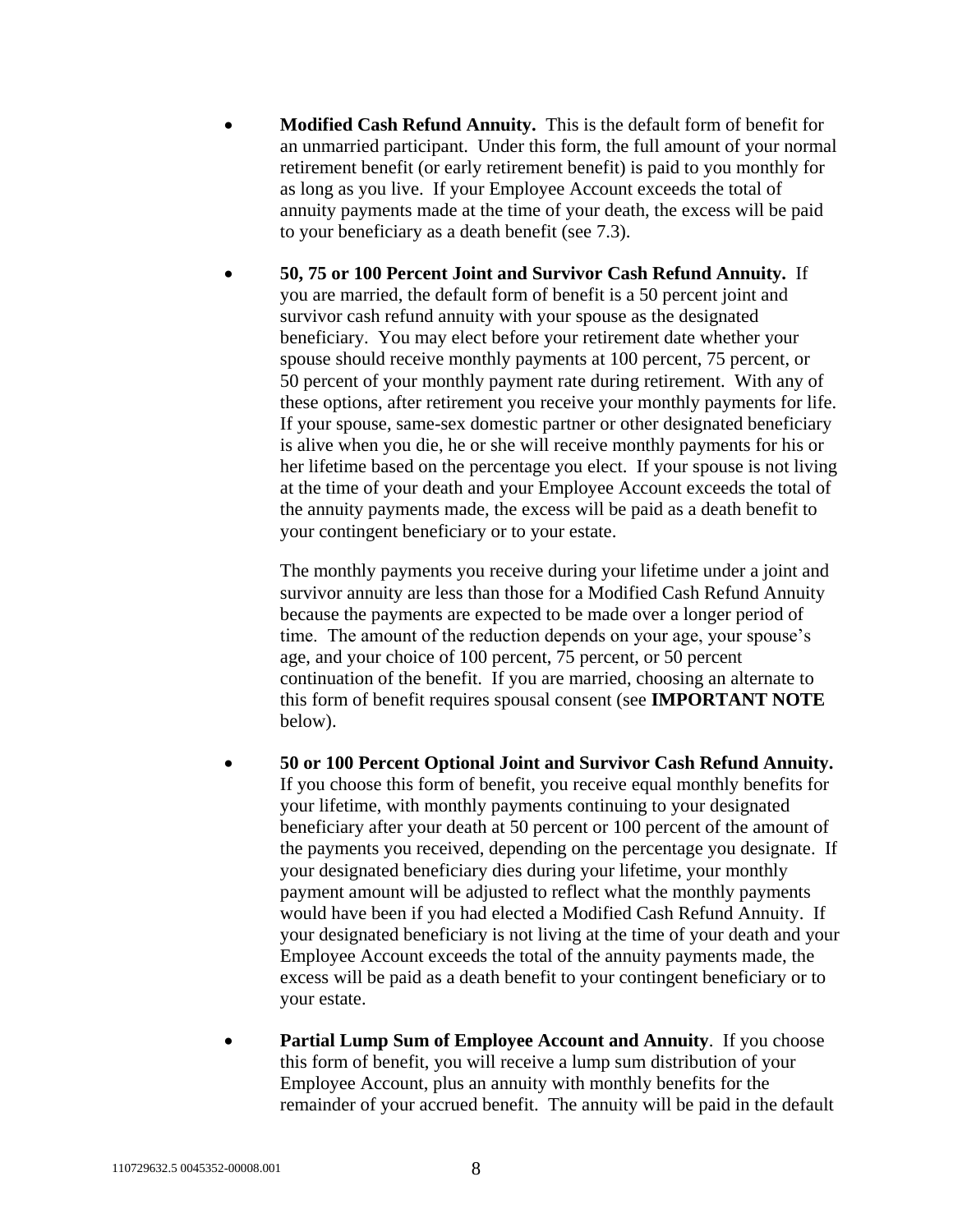form depending on your marital status unless you elect an optional form of benefit. This annuity is not a cash refund annuity. The portion of your benefit paid in a lump sum will qualify as an Eligible Rollover Distribution. See section [8](#page-18-2) for more information about lump sum distributions, partial lump sum distributions, and Eligible Rollover Distributions.

- **Unlimited Lump Sum Payment.** If you choose this form of benefit, you will receive your total accrued benefit in the form of a one-time lump sum payment from the Plan. You may elect to you have one-time lump sum paid to you directly or you may choose a Direct Rollover to an Eligible Retirement Plan. See section [8](#page-18-2) for more information about lump sum distributions and Eligible Rollover Distributions.
- **Lump Sum Payment of Small Benefits.** If you terminate employment before retirement, the Retirement Committee will pay benefits with a lump sum cash value up to \$5,000 in a single sum whether or not you file an application for benefits. If you terminate employment after reaching retirement age, you may choose to receive your benefit with a lump sum cash value of less than \$5,000 in a single sum. If you receive a single-sum payment, it will qualify as an Eligible Rollover Distribution. See section [8](#page-18-2) for more information about lump sum distributions and Eligible Rollover Distributions.

If a lump sum distribution of more than \$1,000 is paid before you reach your Statutory Normal Retirement Age, the Automatic Direct Rollover provisions will apply (see [8.5\)](#page-20-0).

You may designate anyone as your beneficiary for the joint and survivor cash refund annuity, and you may change your beneficiary at any time (see [7.4\)](#page-17-0). If you are married, spousal consent is required to designate or change a nonspouse beneficiary.

## **IMPORTANT NOTE ABOUT AUTOMATIC FORM OF BENEFIT:** *If you*

*are single at your Benefit Starting Date and have not elected another form of benefit, you will automatically receive a Modified Cash Refund Annuity. If you are married at your Benefit Starting Date and have not elected another form of benefit, you will automatically receive a 50 percent joint and survivor cash refund annuity with your spouse as beneficiary. If you are married, you must have your spouse's consent to elect a benefit other than a joint and survivor cash refund annuity benefitting your spouse. The consent must be in writing and witnessed by a Plan representative or notary public.*

## **4.9 How do I know which form of payment to choose?**

<span id="page-12-0"></span>This is a matter of personal choice. You will be provided with a written explanation describing each optional form of benefit, its financial effect, and its relative value, along with other required explanations.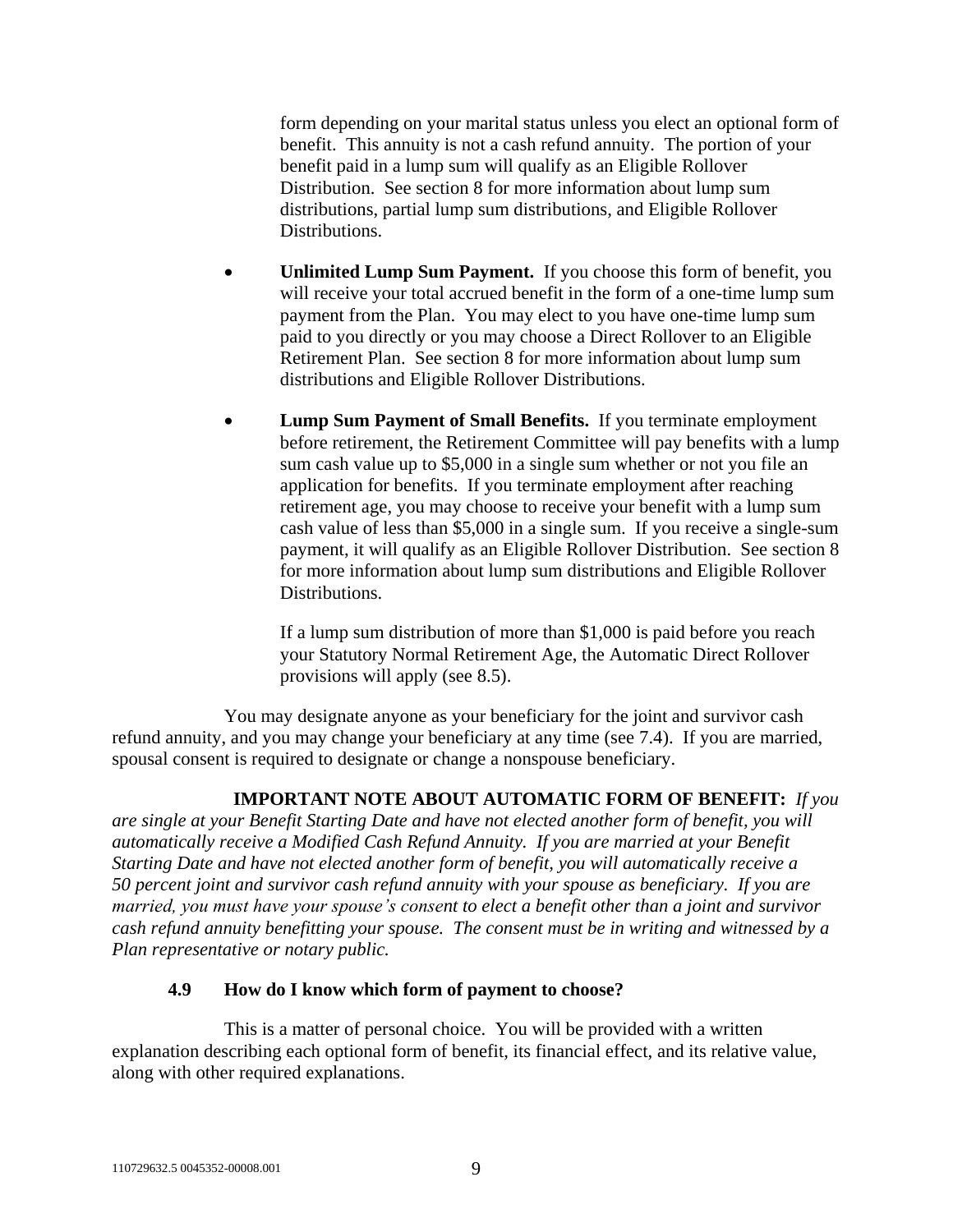If you wish to request an estimate of your retirement benefit, you should contact the Asante Retirement Service Center. The benefit estimate may provide you with a more meaningful number then the value of your Employee Account alone. The value of your Employee Account will be tracked by the Plan's third party administrator and will be incorporated into any retirement estimates you receive. To request a benefit estimate, you may call the Asante Retirement Service Center toll-free at 1-800-343-0860 between 5:00 a.m. and 9:00 p.m. Pacific Time any business day (except most New York Stock Exchange holidays).

You should review the options before you elect to start benefits and may also want to discuss them with your spouse. You may change your election before your Benefit Starting Date, subject to certain rules. Once your benefits begin, no change in payment form is permitted. See [4.10](#page-13-0) for more information on how to apply for benefits.

## **4.10 Will my choice of an option affect the amount of my benefit?**

<span id="page-13-0"></span>Yes. The amount of your monthly payment will vary under each option. You select the form of benefit that best meets your needs.

## **4.11 How do I apply for benefits?**

To start receiving benefits, you must file an application with the Asante Retirement Service Center. If you have any questions about your eligibility for benefits or need the application forms to start benefits, you should call the Asante Retirement Service Center at 1-800-343-0860 between 5:00 a.m. and 9:00 p.m. Pacific Time on any business day (except most New York Stock Exchange holidays) and speak with a Customer Service Associate.

If you are planning to retire, you should apply for your retirement benefits between 30 and 180 days before your desired Benefit Starting Date so that your payments will begin on time.

Between 30 and 180 days before your benefits are to start, you will be provided with the following, if applicable:

- An explanation of the benefit options, the effect of an election to waive the applicable automatic form of payment, and, if you are married, the rights of your spouse with respect to such an election.
- An explanation of (i) the right to defer payment until Normal Retirement Date, if applicable, (ii) the right to elect to defer payment until Required Beginning Date, if applicable, (iii) the right to defer any benefit election for at least 30 days, and (iv) the right to revoke a benefit election before benefits start but not afterward. The explanation will also include a description of the consequences of failing to defer payment until Normal Retirement Date, if applicable.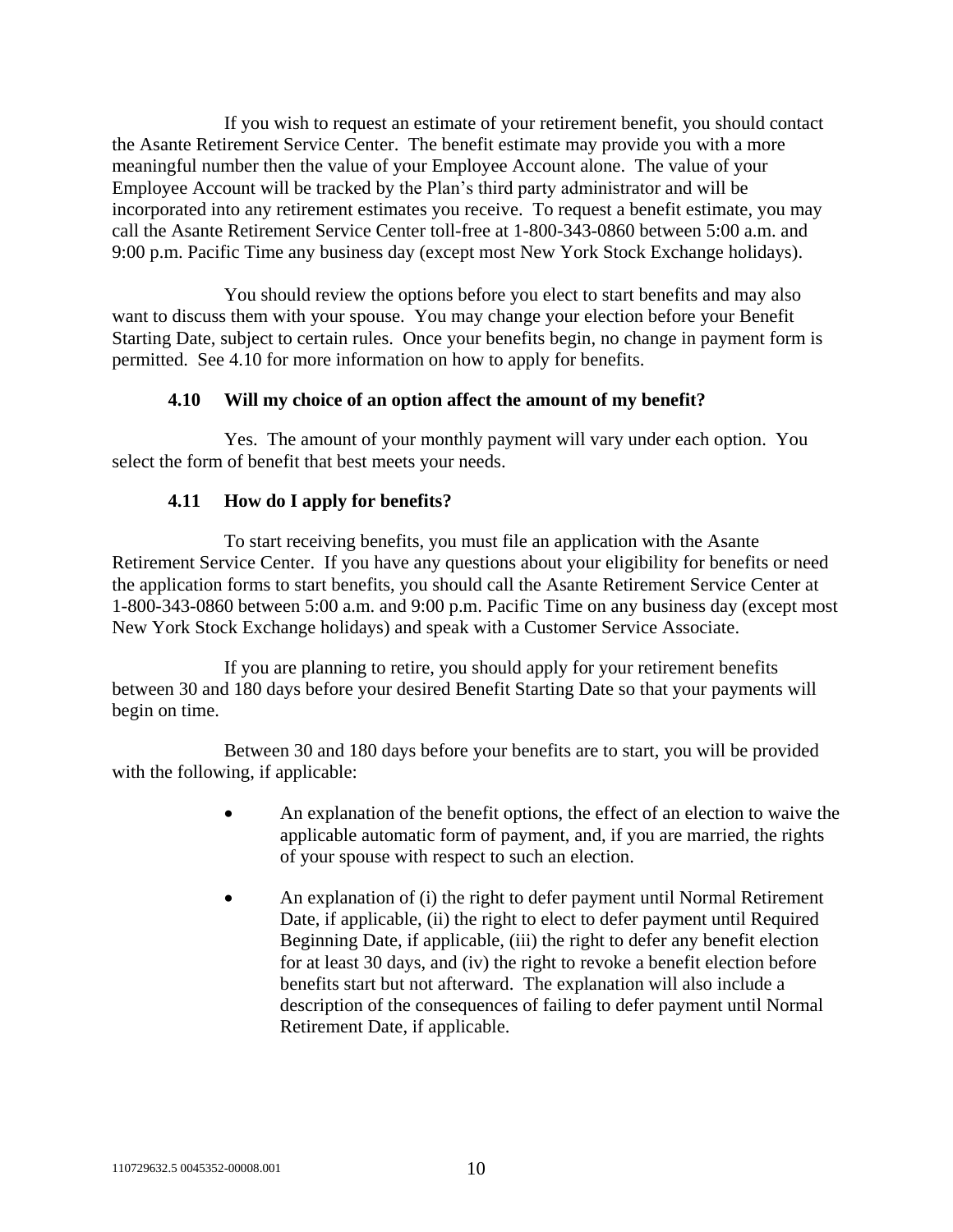- An explanation of your right to elect a Direct Rollover of a lump sum distribution from the Plan to another Eligible Retirement Plan or to an Individual Retirement Arrangement (**IRA**).
- An explanation of the rules for rollover and taxation of a lump sum distribution, including an explanation of the mandatory federal withholding of 20 percent of the amount distributed if a Direct Rollover could be elected and is not.

If the explanations or your application are delayed, or if you fail to elect to defer benefits, you may, in certain circumstances, be entitled to back installments from your Benefit Starting Date (see [3.6\)](#page-7-1). If you think you might be entitled to back installments, please contact the Asante Retirement Service Center or the Asante Human Resources Department.

Your benefit election should be made between 30 and 180 days before your Benefit Starting Date. If you fail to make an election, your retirement benefit will be paid as a 50 percent joint and survivor cash refund annuity with your spouse as beneficiary. You must make an election and certify marital status to receive an alternative form of benefit.

You may make or revoke an election only until your Benefit Starting Date. As explained above, a married participant must have written spousal consent to elect a Modified Cash Refund Annuity (see **IMPORTANT NOTE** in [4.7\)](#page-10-1).

If the lump sum cash value of your benefit is not more than \$5,000, your benefit will be paid in a single sum whether or not an application has been filed (see [8.1\)](#page-18-1) if you have not reached age 62. Unless you are at least age 62 or otherwise direct the Retirement Committee on how to direct the payment of a lump sum benefit that is more than \$1,000, the benefit will be paid by Automatic Direct Rollover to an IRA established in your name (see [8.5\)](#page-20-0).

## **4.12 Do increases in the cost of living affect my benefits?**

For each Plan Year beginning after the Benefit Starting Date, monthly benefits paid to you, your surviving spouse or your designated beneficiary shall be adjusted to reflect a Cost of Living Adjustment (**COLA**).

The COLA for a Plan Year shall be determined by the Retirement Committee and shall equal the percentage increase in the cost of living (for the calendar year prior to the calendar year in which the Plan Year begins) based on the Consumer Price Index for all Urban Consumers (West Region—all items) as published by the Bureau of Labor Statistics of the U.S. Department of Labor for the West Region.

The COLA for a Plan Year shall not be less than zero or more than two percent.

## **5. Vesting**

Vesting is your nonforfeitable right to receive benefits under the Plan. As of August 1, 2013, all participants in the Plan were either 100 percent vested or have had a five-year break in service. Certain participants with a five-year break in service are not vested in the full range of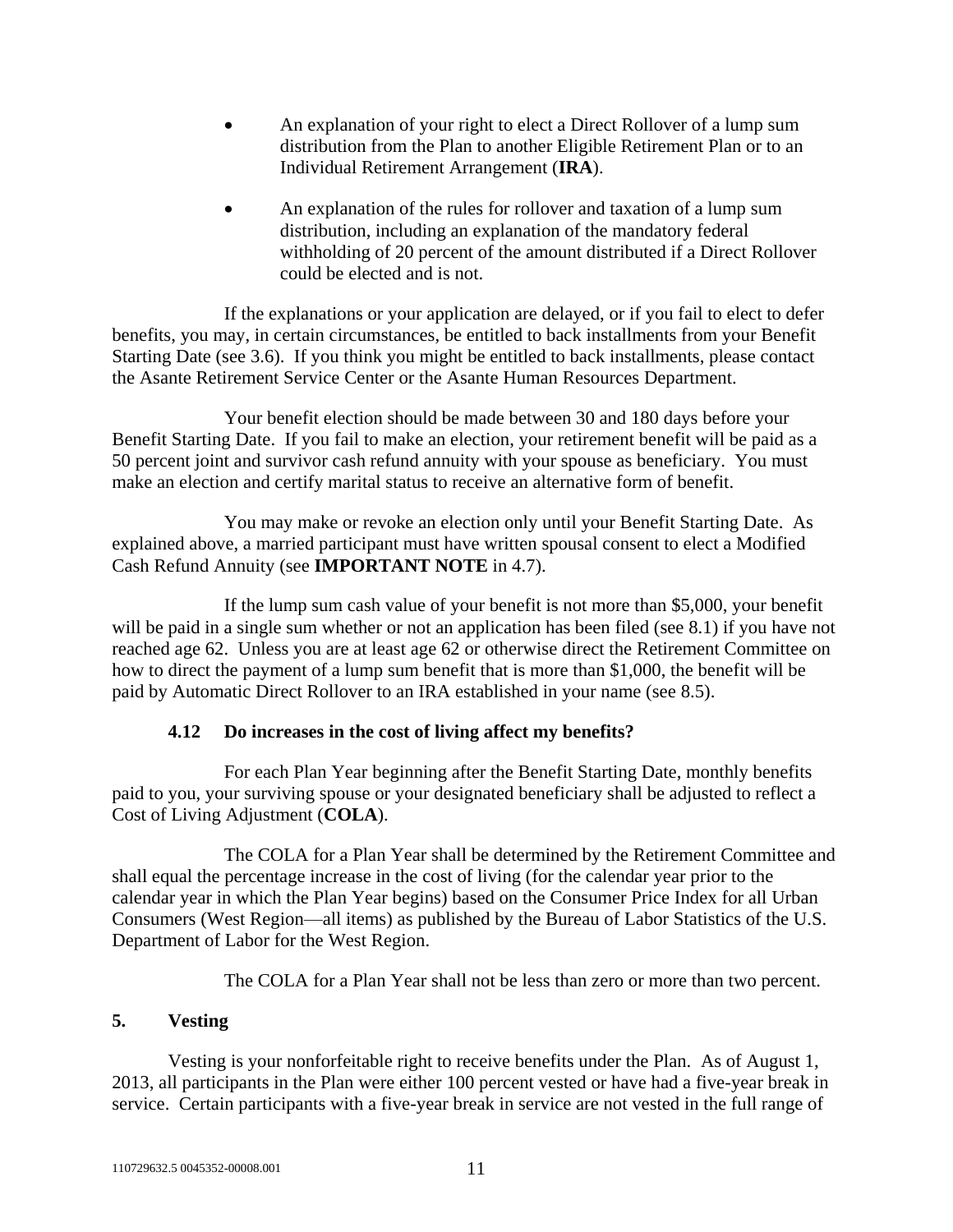benefits under the Plan and are only entitled to their Employee Account and related earnings as provided in the prior plan documents.

## <span id="page-15-1"></span>**6. Benefits After Termination and Before Early Retirement**

If you terminate employment with the Hospital before retirement or an In-Service Retirement Date, you may elect to receive your vested benefit at any time after termination of employment and before your Early Retirement Age. You may elect to receive your benefit in one of the following forms:

- A lump sum payment in an amount that is actuarially equivalent as of your Benefit Starting Date to your accrued benefit payable at Normal Retirement Age, including projected COLAs at the maximum of 2 percent, or
- An immediate annuity in an amount that is actuarially equivalent as of your Benefit Starting Date to your accrued benefit payable at Normal Retirement Age. If you are unmarried, the annuity will be a Modified Cash Refund Annuity payable for your lifetime. If you are married, you may elect a 50 percent or 75 percent Joint and Survivor Cash Refund Annuity with your spouse as beneficiary.

## <span id="page-15-0"></span>**7. Death Benefits**

## **7.1 What happens to my retirement benefit if I die before I start benefits?**

If you die before your Benefit Starting Date, your surviving spouse or same-sex domestic partner will receive a death benefit if the following conditions are met:

- You are legally married to the surviving spouse at the time of death, or
- You are not married and have a same-sex domestic partner, and the domestic partner is your designated beneficiary.

If you have a vested accrued benefit, your surviving spouse or same-sex domestic partner who is entitled to a death benefit may elect a single-sum cash payment. If your surviving spouse or same-sex domestic partner does not elect (or is not able to elect) a single sum cash payment, the preretirement death benefit will be paid as a partial lump sum distribution with the remainder paid as a monthly benefit for life equal to the amount payable under a 50 percent joint and survivor annuity, determined as follows:

- If you were eligible to retire, the benefit shall be determined as though you had retired on the date of death.
- If you were not eligible to retire, the benefit shall be based on your accrued benefit at death and determined as though you had separated from service on the date of death, survived until your earliest retirement age, retired, and then died.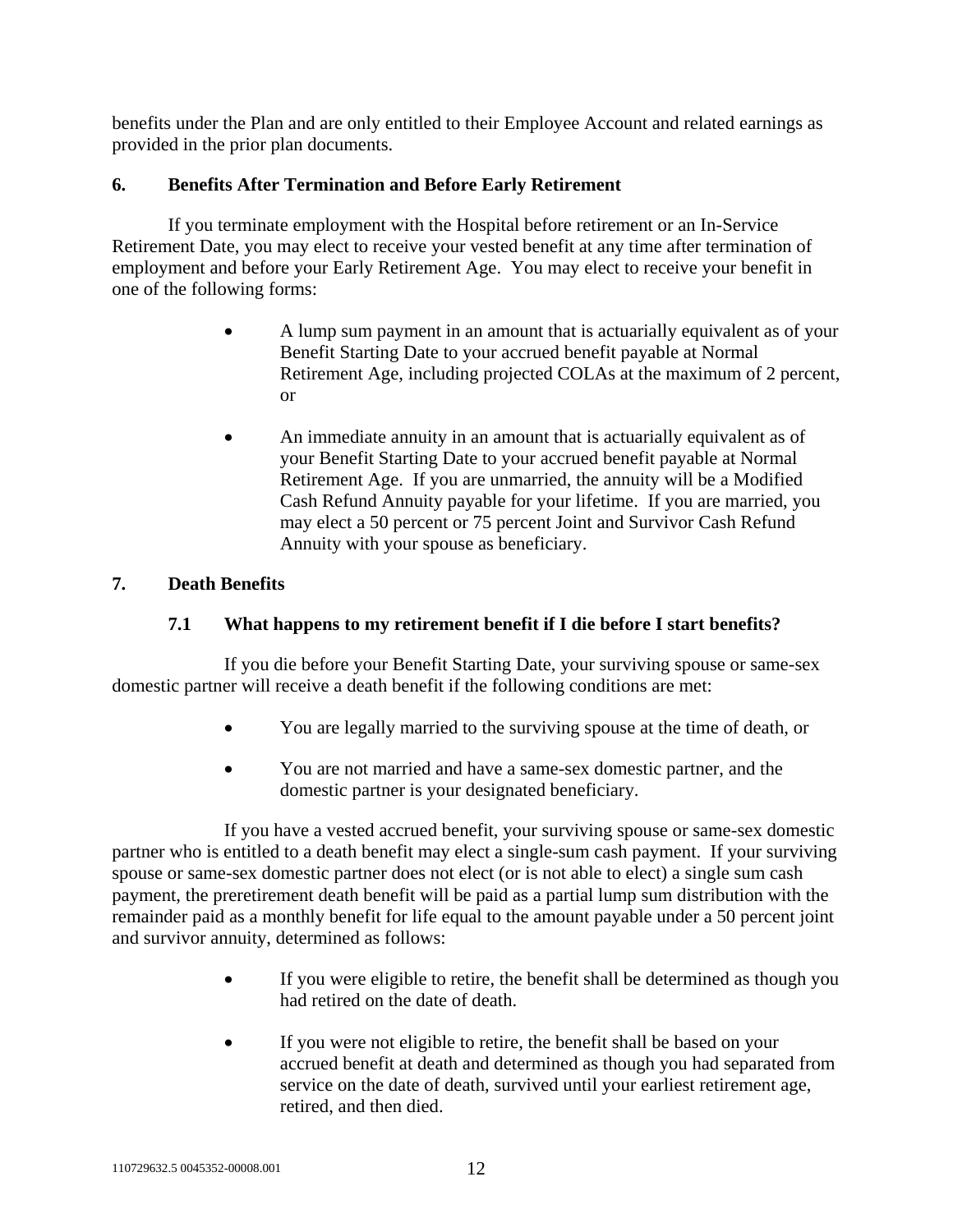There will be a reduction in the monthly amount to reflect receipt of the partial lump sum distribution (if applicable) and the early start of benefit payments. This benefit is payable beginning the first day of the month after you die (or the first day of the month on or after your earliest Benefit Starting Date, if later) and will continue for the life of your spouse or same-sex domestic partner.

Your surviving spouse or same-sex domestic partner may waive the surviving spouse or domestic partner death benefit described above and elect to receive instead the death benefit provided to a beneficiary of an unmarried participant (described below).

## **7.2 What if I am unmarried when I die before I start benefits?**

If you are unmarried when you die, the death benefit to which your beneficiary is entitled depends on your employment status at the time of your death. If you are employed with Asante at time of death, including death while on an approved leave of absence, or you die within 120 days after your employment terminates, your beneficiary will be entitled to a death benefit equal to the sum of the following:

- An amount equal to twice your Employee Account as of the date of death.
- An amount equal to your PERS Member Account Balance as of the date of death. This amount is available only if the beneficiary provides satisfactory evidence to the Retirement Committee of your PERS Member Account Balance within a reasonable time after death.

If your beneficiary is eligible for a death benefit based on your PERS Member Account Balance, special rules may apply. Please contact the Asante Human Resources Department for more information.

If the lump sum cash value of the death benefit is \$5,000 or less, it will be paid as a single-sum cash payment as soon as practicable after your death and no later than December 31 of the first calendar year after the calendar year of death (see [8.1\)](#page-18-1). If the lump sum cash value of the death benefit is greater than \$5,000, the lump sum option may be restricted based on the funded status of the plan (see **IMPORTANT NOTE** in [3.5](#page-6-0) and [4.9\)](#page-12-0).

## **7.3 What if I die after starting benefits?**

<span id="page-16-0"></span>It depends on the form of payment that you elected. For the Modified Cash Refund Annuity:

- If your beneficiary is not living at the time of your death and the value of your Employee Account exceeds the total of the annuity payments made, then the excess will be paid as a death benefit to your contingent beneficiary or to your estate.
- If your beneficiary dies after you but before full distribution of your benefit, any remaining payments will be made to the beneficiary's estate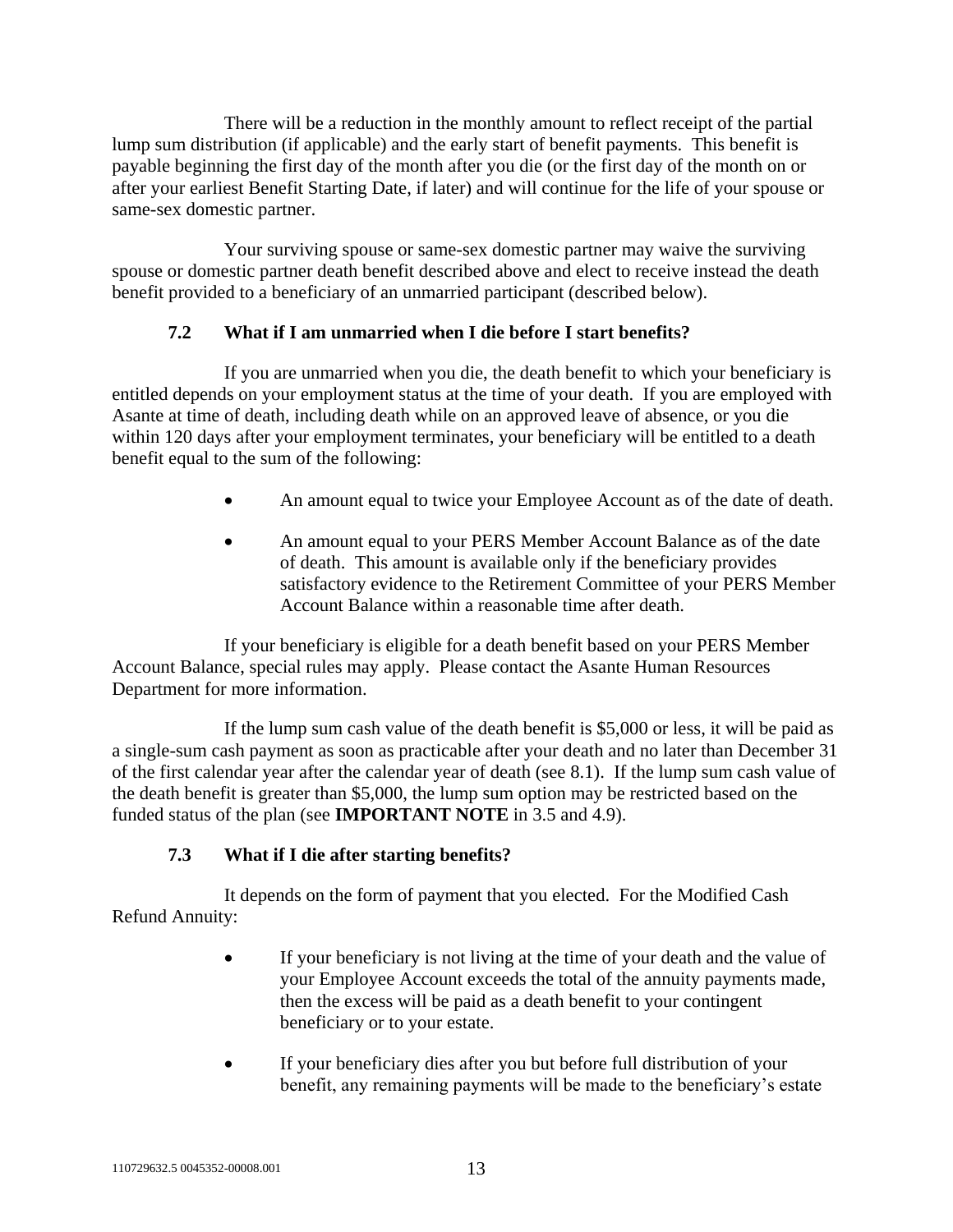For the joint and survivor cash refund annuity:

- If your spouse, same-sex domestic partner or other designated beneficiary is alive when you die, he or she will receive monthly payments for his or her lifetime based on the percentage you elect.
- If your spouse, same-sex domestic partner or other designated beneficiary is not living at the time of your death and your Employee Account exceeds the total of the annuity payments made, the excess will be paid as a death benefit to your contingent beneficiary or to your estate.

For the partial lump sum distribution and single life annuity, no additional benefit is payable.

For the partial lump sum distribution and joint and survivor annuity, if your spouse, same-sex domestic partner or other designated beneficiary is alive when you die, he or she will receive monthly payments for his or her lifetime based on the percentage you elect.

## **7.4 How do I designate a beneficiary?**

<span id="page-17-0"></span>The Plan has detailed procedures for naming and changing beneficiaries. If you are married, designating a beneficiary other than your spouse requires spousal consent (see **IMPORTANT NOTE** in [4.7\)](#page-10-1). Changes in marital status will generally affect beneficiary designations. You may designate a trust as beneficiary, with spousal consent (if applicable). More information about beneficiary designation is available upon request from the Asante Human Resources Department.

If you die, your spouse, same-sex domestic partner or beneficiary should contact the Asante Human Resources Department, which will determine whether a death benefit is payable and assist with completion of the application forms.

## **7.5 Can my beneficiary roll over the death benefit?**

After your death, your surviving spouse may elect a Direct Rollover of a lump sum distribution. Your Qualifying Nonspouse Beneficiary may also be eligible to elect a Direct Rollover of a lump sum distribution. Such rollover may be made only to an **Inherited IRA**, which is an IRA that qualifies as an inherited individual retirement account or individual retirement annuity under applicable law. A **Qualifying Nonspouse Beneficiary** is an individual who is your beneficiary but is not your surviving spouse. A Qualifying Nonspouse Beneficiary may also be a trust maintained for the benefit of one or more designated beneficiaries. Certain rights concerning distributions are affected by the timing of a Direct Rollover to an Inherited IRA. If you have questions about rollovers by Qualifying Nonspouse Beneficiaries, you should contact the Asante Human Resources Department

## **7.6 What if I am only entitled to my Employee Account?**

If you do not have a vested accrued benefit (other than your Employee Account) at the time of death, if you are married or have a same-sex domestic partner, the preretirement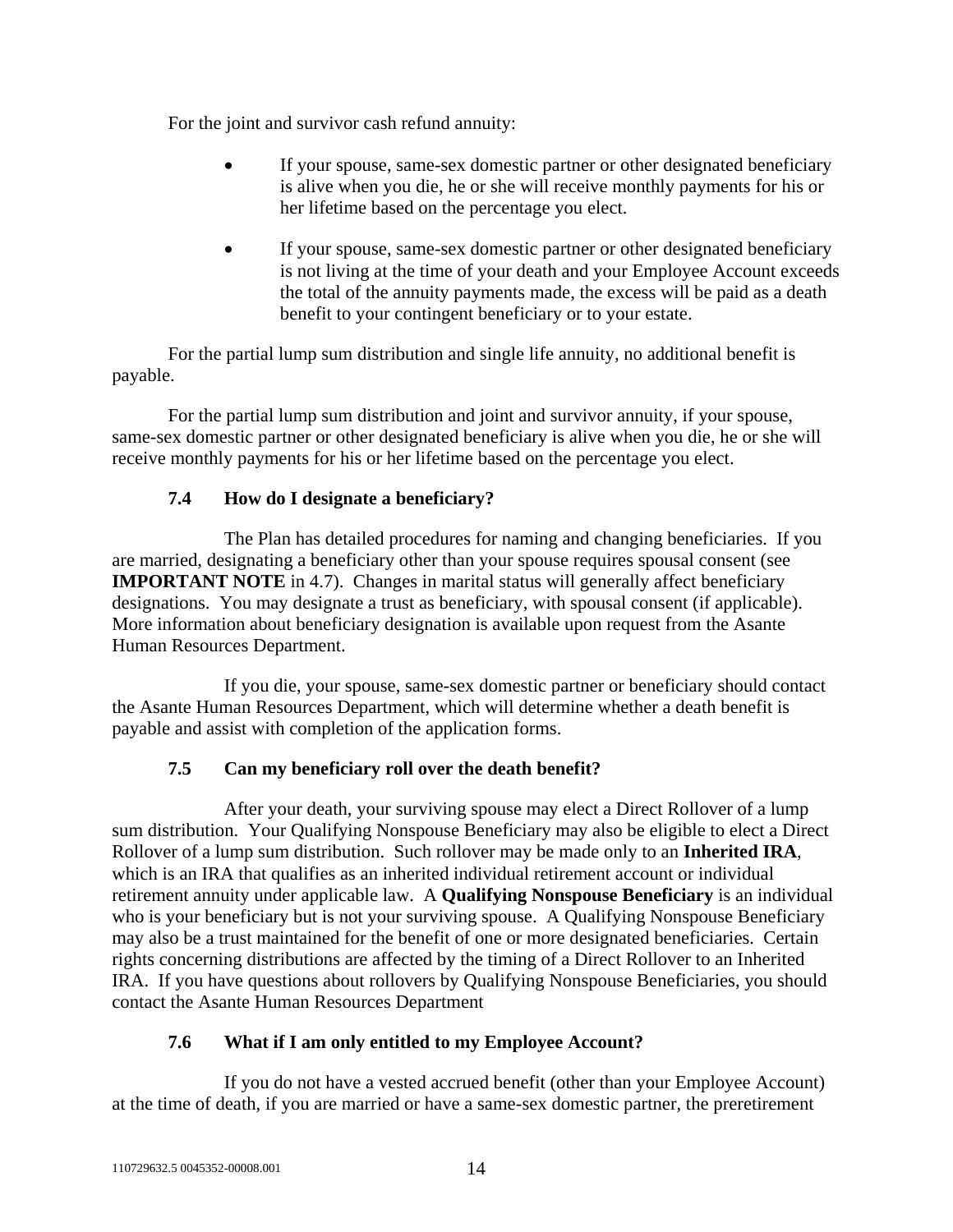death benefit will be an amount equal to twice your Employee Account. Otherwise, the death benefit will be equal to your Employee Account. If the lump sum cash value of the death benefit is \$5,000 or less, it will be paid as a single-sum cash payment as soon as practicable after your death and no later than December 31 of the first calendar year after the calendar year of death (see [8.1\)](#page-18-1). If the lump sum cash value of the death benefit is greater than \$5,000, the lump sum option may be restricted based on the funded status of the Plan (see **IMPORTANT NOTE** in [3.5](#page-6-0) and [4.9\)](#page-12-0).

## <span id="page-18-2"></span><span id="page-18-1"></span>**8. Lump Sum Distributions**

## **8.1 What rules apply to all lump sum distributions?**

If the lump sum cash value of your retirement benefit is \$5,000 or less (excluding the value of your Rollover Account, if any), the benefit will be paid in the form of a lump sum distribution whether or not an application has been filed, with one exception. If you do not commence benefits until age 62, your benefit may not be paid in a lump sum unless you and your spouse, if applicable, consent under the procedures described in [4.7.](#page-10-1) This applies to partial lump sum distributions, unlimited lump sum payments, and lump sum distributions of small benefits.

After receiving the explanations listed below, you must choose whether to receive your lump sum distribution or partial lump sum distribution directly in a check payable to you or by Direct Rollover to an Eligible Retirement Plan. The Automatic Direct Rollover provisions described in [8.5](#page-20-0) will apply.

In connection with your lump sum distribution, you will be provided with explanations of the following, if applicable:

- Your right to elect a Direct Rollover of your distribution from the Plan to another Eligible Retirement Plan.
- The applicability of the Automatic Direct Rollover payment method for mandatory distributions greater than \$1,000.
- The applicability of mandatory federal withholding of 20 percent of the amount distributed if a Direct Rollover could be elected and is not.

#### **8.2 When does my annuity start with a partial lump sum distribution?**

<span id="page-18-0"></span>Before the earliest date you can elect to retire, you may elect a single lump sum distribution of your entire accrued benefit under the Plan (see [6\)](#page-15-1), or you may elect is a partial lump sum distribution with an annuity for your remaining accrued benefit that commences at age 62. While you can elect a single lump sum at Early Retirement Date, Normal Retirement Date, or deferred retirement date, you may also elect a partial lump sum distribution with an immediate annuity for your remaining accrued benefit. You elect the form of annuity, subject to spousal consent (if applicable). This annuity does not have a cash refund feature.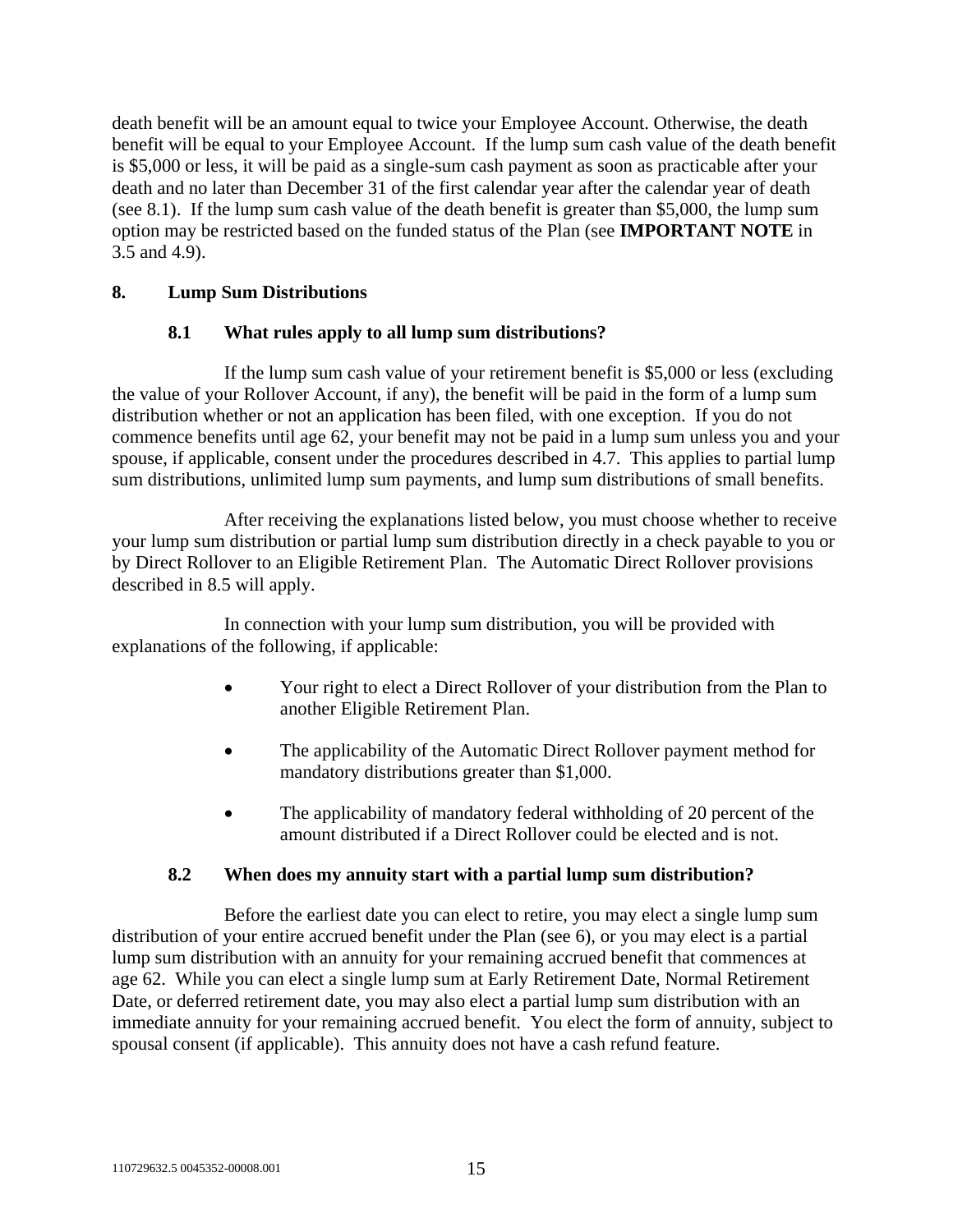#### **8.3 What are Eligible Rollover Distributions and Direct Rollovers?**

A lump sum distribution under the Plan (whether a single lump sum distribution of your entire accrued benefit, a partial lump sum distribution or a mandatory cash out distribution) is eligible for rollover, which means the distribution is made on a tax-deferred basis to an Eligible Retirement Plan for the recipient's benefit. Such payments are considered **Eligible Rollover Distributions**. Other forms of benefit payable under the Plan do not qualify as Eligible Rollover Distributions.

An Eligible Rollover Distribution can be paid directly to you, in which case your benefit payment will be subject to mandatory federal income tax withholding at a rate of 20 percent. Mandatory or elective state income tax withholding also applies in some locations. In addition to income tax, there will be a 10 percent federal "early distribution" tax imposed if you are under age 59½ when you receive the benefit, unless an exception applies. The most common exception is for benefits paid because of termination of employment after age 55.

To avoid the tax withholding, you can elect to have the distribution paid by Direct Rollover to an Eligible Retirement Plan. A **Direct Rollover** is a payment directly from the originating plan to the Eligible Retirement Plan on your behalf. A Direct Rollover benefit check would be made payable to the Eligible Retirement Plan, not to you, although you can request that the check be delivered to you so you can forward it to the Eligible Retirement Plan for deposit in your account.

As required by federal rules, participants are given written information about how to elect a Direct Rollover and about rollover and other tax considerations (including the "early distribution" tax) when Eligible Rollover Distributions become payable. You can expect to receive this information when you qualify for an Eligible Rollover Distribution from the Plan.

## **8.4 What is an Eligible Retirement Plan?**

The following **Eligible Retirement Plans** may receive Eligible Rollover Distributions, but the sponsor may elect not to receive some types of, or any, rollovers:

- IRA.
- Roth IRA. A rollover of taxable amounts to a Roth IRA is subject to unique rules concerning taxation of the amount rolled over, and certain persons in certain years may be ineligible to roll amounts over to a Roth IRA. If you are considering a rollover to a Roth IRA, you should consult a tax advisor. IRS Publications 575 and 590 include information about rollovers to Roth IRAs. The publications are available on the IRS website
- Individual retirement annuity.
- Qualified retirement plan.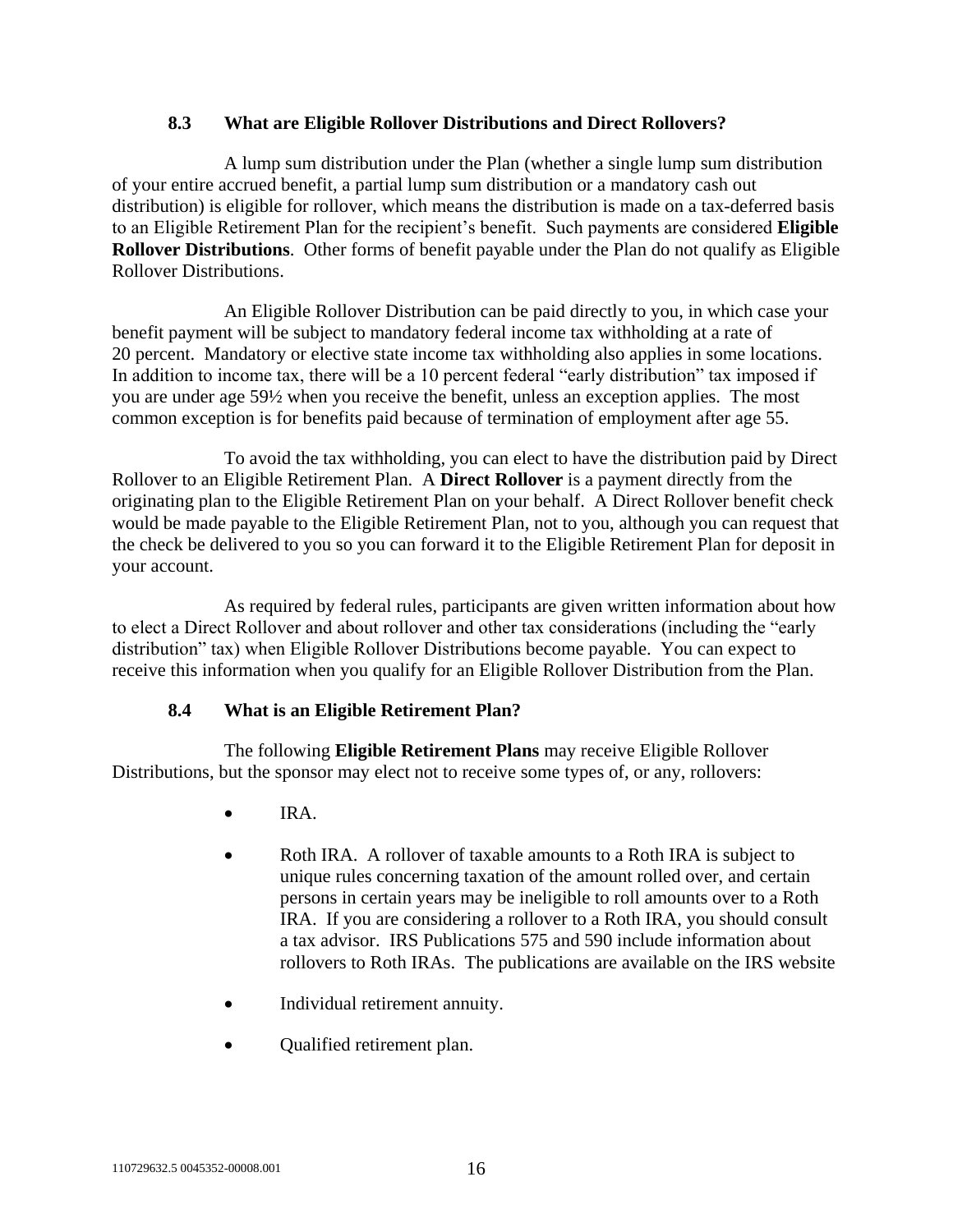- Annuity contract described in Code section 403(b) (commonly called a tax-sheltered or tax-deferred annuity plan or a 403(b) plan maintained by a tax-exempt entity or qualifying educational institution).
- Eligible plan under Code section 457(b) (generally maintained by a taxexempt or governmental entity).

You should check with the sponsor of the Eligible Retirement Plan regarding that plan's policy on accepting rollovers before you elect a Direct Rollover.

## **8.5 What is an Automatic Direct Rollover?**

<span id="page-20-0"></span>If a lump sum distribution is paid before you reach age 62, the distribution will be paid by **Automatic Direct Rollover** to an IRA established in your name at a financial institution selected by the Retirement Committee, if both of the following are true:

- The amount of your lump sum distribution exceeds \$1,000; and
- You do not elect to receive a distribution directly, or have it paid by Direct Rollover to an Eligible Retirement Plan that you choose after receiving the explanations described in [8.1.](#page-18-1)

If your lump sum distribution is paid as an Automatic Direct Rollover, it will be paid into a money market account established in your name with Fidelity Management Trust Company as custodian. Until you give the IRA provider with instructions on how you want the funds in the IRA to be invested, they will be invested in a money market fund, which is designed to preserve principal and provide a reasonable rate of return and liquidity. All the fees and expenses connected with the IRA will be your expenses and will be paid out of funds in the IRA unless you arrange to pay the fees and expenses out of other funds.

If an IRA is established in your name for a distribution from the Plan, you will receive more information about the IRA through the mail directly from the IRA provider. For more information about the Plan's Automatic Direct Rollover procedures, the IRA provider, or the fees and expenses relating to the IRA, you should contact the Asante Retirement Service Center.

## **9. Claims Procedure**

#### **9.1 How do I file for benefits?**

**Filing a Claim.** If you claim a benefit or have a question about the Plan, you should contact the Asante Human Resources Department. Most claims and questions will be resolved informally. If you wish to present a formal claim, you must put it in writing and give it to the Retirement Committee, which will respond as soon as practicable, but not later than 90 days after receipt of your claim.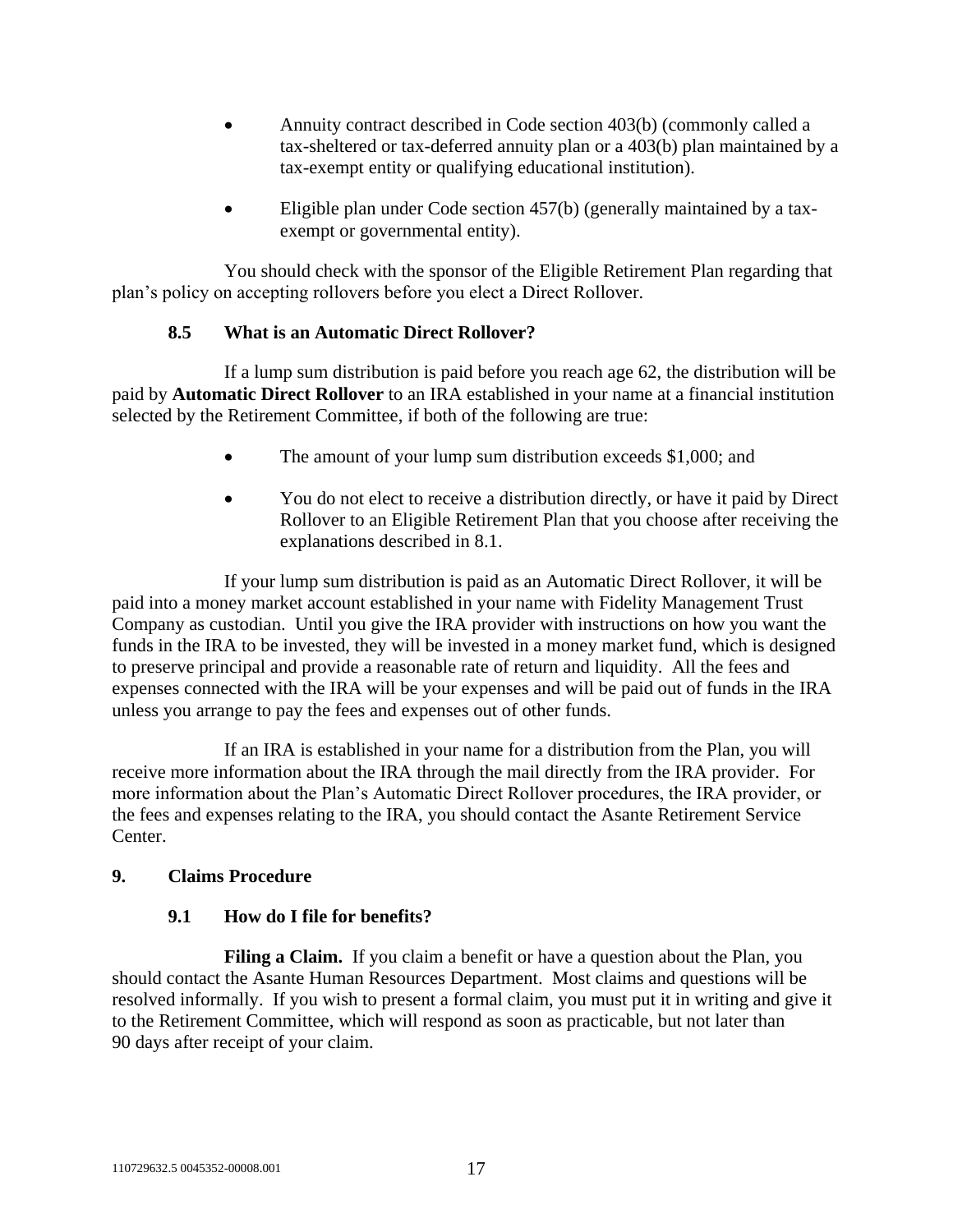Determinations about your claim will be based on and in accordance with Plan documents and will be applied consistently with respect to similarly situated participants and beneficiaries.

You may have a representative to assist you or to conduct the claim, and review of any denial, for you. The Retirement Committee may require that you provide notice in writing about your authorization of a representative.

**Extensions for Retirement Benefit Claims.** If additional time is required, the Retirement Committee will give you a written notice before the end of the 90-day period explaining the special circumstances that require additional time and the expected date of the response. The extension will not be more than an additional 90 days.

**Extensions for Obtaining More Information from You.** If an extension is necessary to obtain information from you, the extension period may be further extended by the amount of time you take to provide the specified information.

## **9.2 What happens if my claim is denied?**

If your claim is denied, the Retirement Committee will notify you in writing. The notice will state the following:

- The specific reasons for the denial.
- Reference to the relevant Plan provisions.
- A description of additional material or information that is needed and an explanation of why the material or information is needed.
- A description of the Plan's review procedures and your right to bring a civil action under section 502(a) of the Employee Retirement Income Security Act of 1974 (**ERISA**) if your claim is also denied after review.

## **9.3 May I appeal an adverse determination?**

**Appealing a Claim.** If you make a claim and it is denied, you may ask for review by written notice to the Retirement Committee. If your claim is denied, you must request review in writing within 60 days. If you fail to request review of a denied claim within the applicable deadline, you will lose your right to bring an action in court. The full Retirement Committee will review the matter, and it may grant you a hearing but is not required to. The following apply in connection with the review:

- You may submit written comments, documents, records, and other information.
- Upon your request, you will be provided, without charge, reasonable access to, and copies of, all documents, records, and other information relevant to your claim.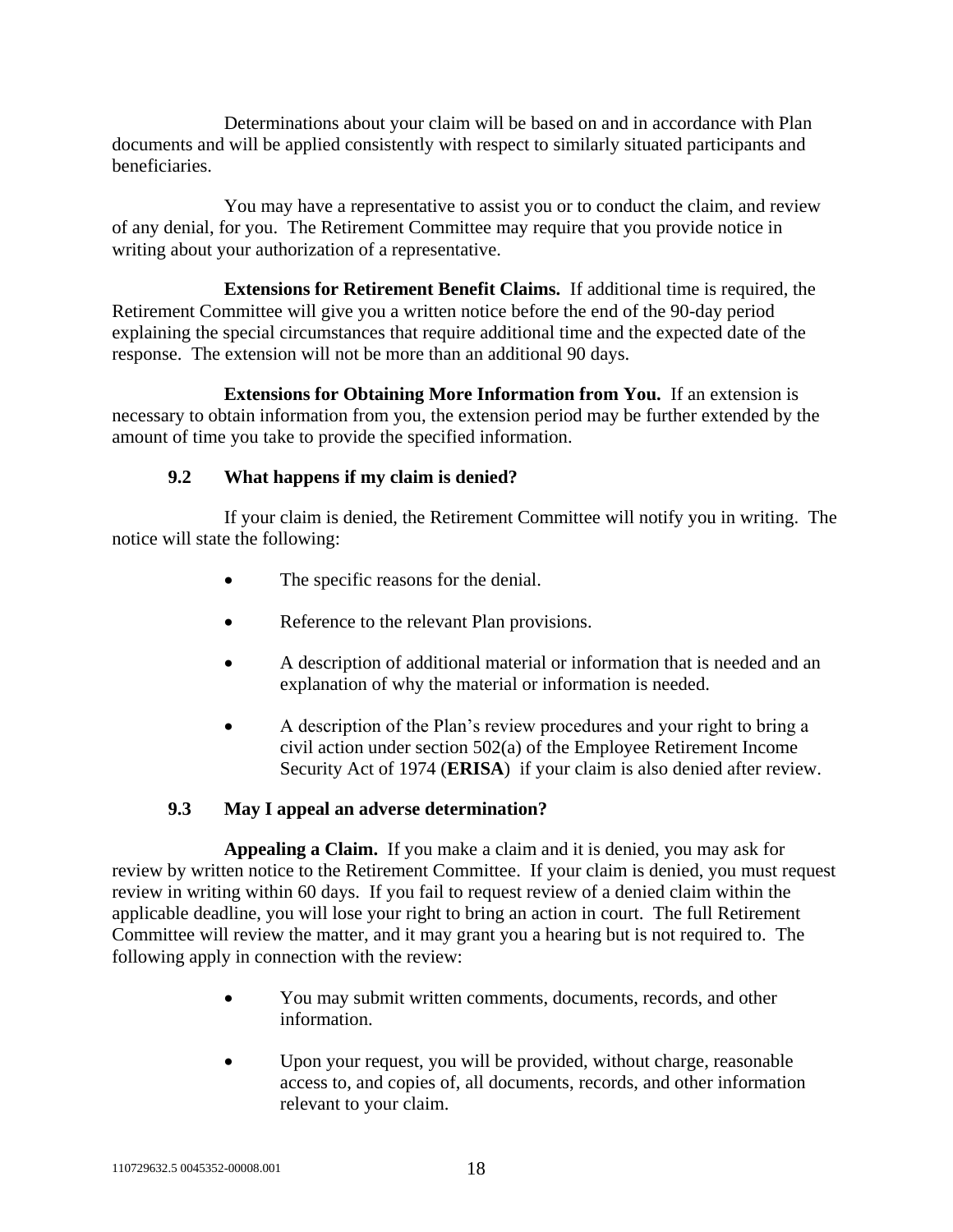The review will consider all relevant aspects of your claim and all comments, documents, and records, whether or not you first raised the issues or first submitted such information when your claim was originally considered.

**Time Limits for Appeals.** The decision on review will be made within 60 days after receipt of the request for review in most cases. If there is a hearing or other special reason for delay, you will be so notified in writing within the initial 60-day period and the time limit ordinarily will be 120 days. The notice of any extension will explain the special circumstances that require additional time and the expected date of the decision upon review. If an extension is necessary to obtain information from you, the extension period may be further extended by the amount of time you take to provide the information.

**Retirement Committee Decision on Appeal.** The Retirement Committee's decision will be stated in writing and will be final and bind all parties. You will be provided with a copy of the written statement. The statement of a full or partial denial on appeal of a claim will include the following:

- The specific reasons for the denial.
- Reference to relevant Plan provisions.
- A reminder that you are entitled to access to and copies of all documents, records, and information relevant to your claim upon request and without charge.
- A reminder that you may bring a civil action under section 502(a) of ERISA.

## <span id="page-22-0"></span>**10. More You Should Know**

#### **10.1 Are there limits on my benefits under the Plan?**

Under federal law, there is an annual limit on Compensation that may be taken into consideration for purposes of determining your benefit from the Plan. This limit may be adjusted annually; it is \$305,000 for 2022. In addition, the IRS limits benefits that can be paid from the Plan and imposes further restrictions if the Plan fails to meet certain funding requirements under federal law. You will be notified if you are affected by these rules.

## **10.2 How does the Plan affect my employment?**

Your eligibility or right to benefits under the Plan should not be interpreted as a guarantee of employment. Asante's employment practices are made without regard to the benefits offered as part of your total compensation.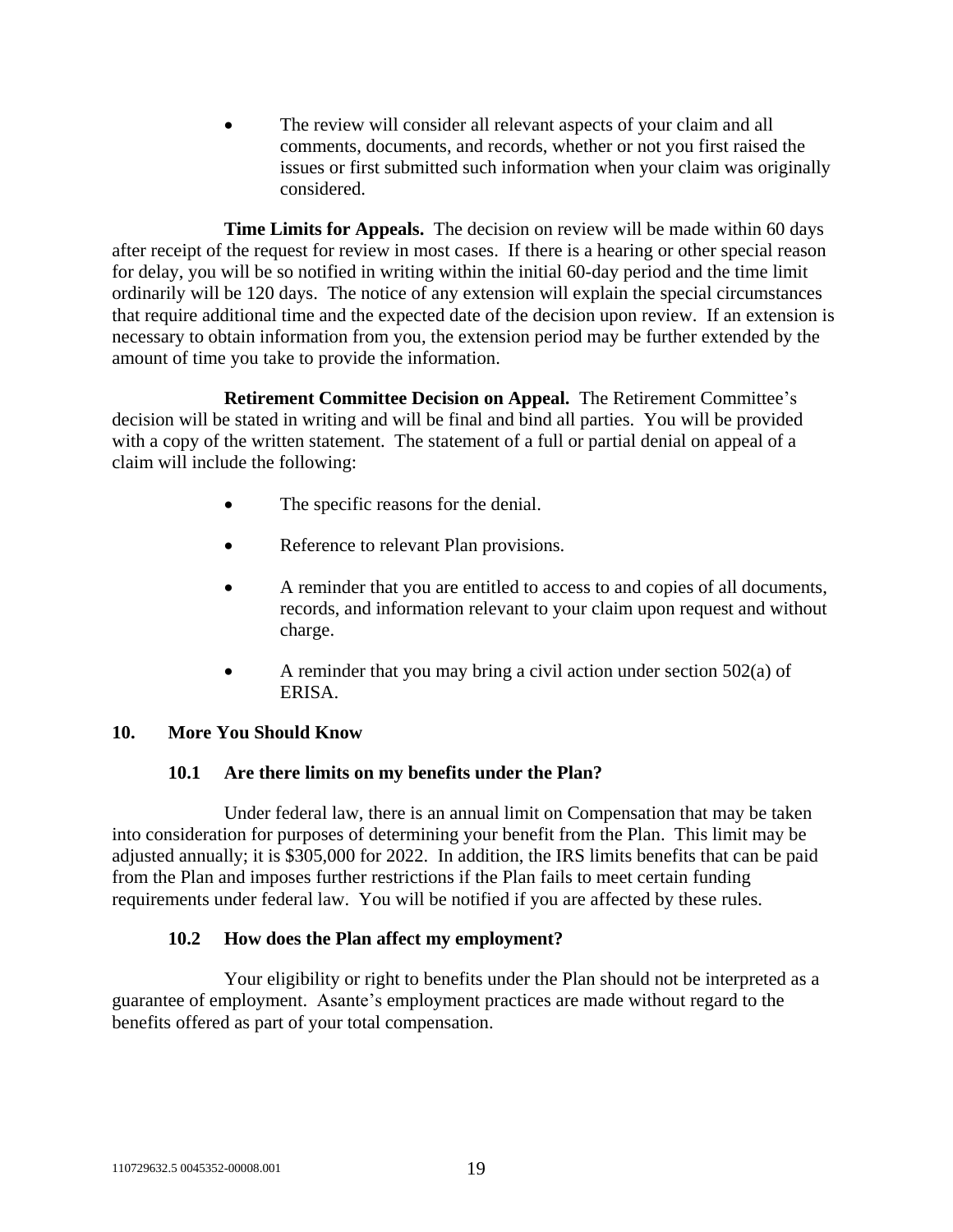#### **10.3 May benefits be assigned?**

The Plan is for your personal protection. Generally, no vested or unvested interest of any participant or beneficiary may be assigned, seized by legal process, transferred or subjected to the claims of creditors in any way. The law provides a specific exception for assignment pursuant to a QDRO (see [10.4\)](#page-23-0).

## **10.4 What is a QDRO?**

<span id="page-23-0"></span>A domestic relations order is any court order relating to child support, alimony or marital property. To be a **Qualified Domestic Relations Order** (**QDRO**), an order must meet standards imposed by federal law. The Retirement Committee has procedures for determining if a domestic relations order is qualified. Participants and beneficiaries may obtain a free copy of the Retirement Committee's QDRO procedures by contacting the Asante Human Resources Department.

You will be notified if the Retirement Committee receives an order relating to your benefit. Until the Retirement Committee determines whether the order is qualified, none of your benefits affected by the order may be distributed. You will be notified if an order is determined to be a QDRO.

## **10.5 Will federal income taxes be withheld from my benefits?**

Unless you elect otherwise, the law requires that federal income tax be withheld from all annuity distributions of taxable money according to the required withholding rate in effect at the time of distribution.

All lump sum payments are subject to mandatory federal income tax withholding at a rate of 20 percent unless you direct the Trustee to make a Direct Rollover of your benefit to an Eligible Retirement Plan. You may contact [insert contact party] for more information about making a Direct Rollover.

# **10.6 How are benefits protected in case of Plan amendment or termination?**

Asante has the right to amend or terminate the Plan at any time. Asante's decision to change or end the Plan may be due to changes in federal laws governing retirement benefits, the requirements of the Code or ERISA, or for any other reason. If the Plan is terminated, you will continue to be vested in the accrued benefit you have earned under the Plan to the extent funded. In the event of Plan termination, any excess funds will be used for the benefit of participants and beneficiaries.

# **10.7 Who has authority to interpret the Plan?**

To the fullest extent permitted by law, the Retirement Committee has the exclusive discretion to determine all matters relating to eligibility, coverage, and benefits under the Plan. The Retirement Committee also has the exclusive discretion to determine all matters relating to interpretation and operation of the Plan. The Retirement Committee may delegate any or all of this authority to a third party.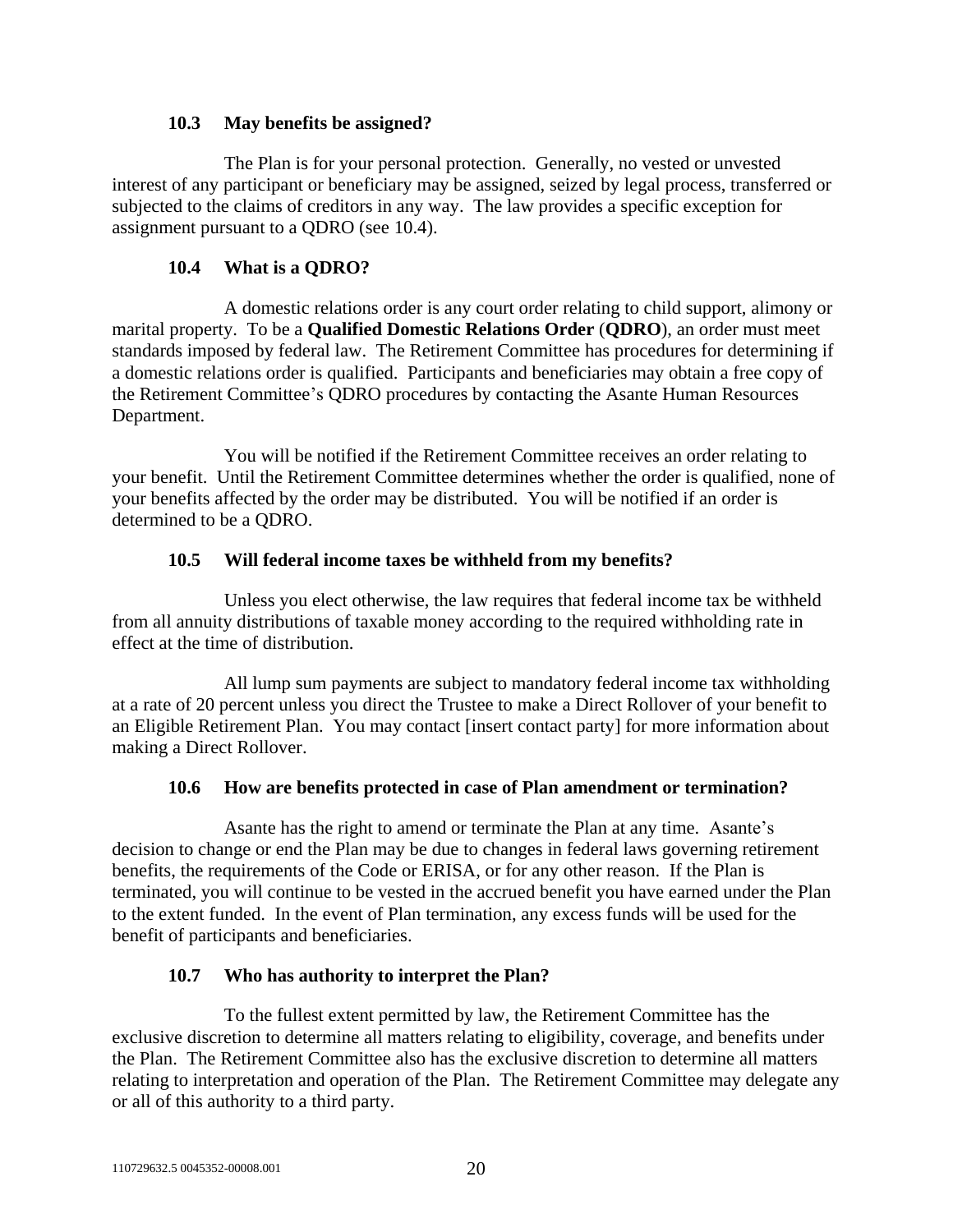#### **10.8 Are my benefits insured by the PBGC?**

Your pension benefits under this Plan are insured by the Pension Benefit Guaranty Corporation (**PBGC**), a federal insurance agency. If the Plan terminates without enough money to pay all benefits, the PBGC will step in to pay pension benefits. Most people receive all of the pension benefits they would have received under their plan, but some people may lose certain benefits.

The PBGC guarantee generally covers (1) normal and early retirement benefits, (2) disability benefits if you become disabled before the Plan terminates or the Plan Sponsor files for bankruptcy, if earlier, and (3) certain benefits for your survivors.

The PBGC guarantee generally does *not* cover (1) benefits greater than the maximum guaranteed amount set by law for the year in which the Plan terminates; (2) some or all of benefit increases and new benefits based on Plan provisions that have been in place for less than five years at the time the Plan terminates or the Plan Sponsor files for bankruptcy, if earlier; (3) benefits that are not vested because you have not worked long enough for the Hospital, Asante or an affiliate; (4) benefits for which you have not met all of the requirements at the time the Plan terminates; (5) certain early retirement payments (such as supplemental benefits that stop when you become eligible for Social Security) that result in an early retirement monthly benefit greater than your monthly benefit at the Plan's Normal Retirement Age; and (6) nonpension benefits, such as health insurance, life insurance, certain death benefits, vacation pay, and severance pay.

Even if certain of your benefits are not guaranteed, you still may receive some of those benefits from the PBGC depending on how much money the Plan has and how much money the PBGC collects from employers.

For more information about the PBGC and the benefits it guarantees, ask your Plan Administrator, write to the PBGC's Technical Assistance Division, 1200 K Street NW, Suite 930, Washington, D.C. 20005-4026, or call the PBGC at 202-326-4000 (not a toll-free number). TTY/TDD users may call the federal relay service toll-free at 800-877-8339 and ask to be connected to 202-326-4000. Additional information about the PBGC's pension insurance program is available through the PBGC's web site at https://www.pbgc.gov[/.](http://www.pbgc.gov./)

## **10.9 What circumstances may cause ineligibility or loss of benefits?**

Your right to receive benefits will be affected by the following:

- Not being an Eligible Employee (ineligibility; see section [2\)](#page-5-0).
- Being subject to a QDRO (loss of benefits; see [10.1](#page-22-0) and [10.4\)](#page-23-0).
- If you, or your surviving spouse or other beneficiary, do not apply for benefits in a timely manner or fail to provide information requested by the Plan, benefits could be delayed or lost (application for benefits; see [4.10\)](#page-13-0).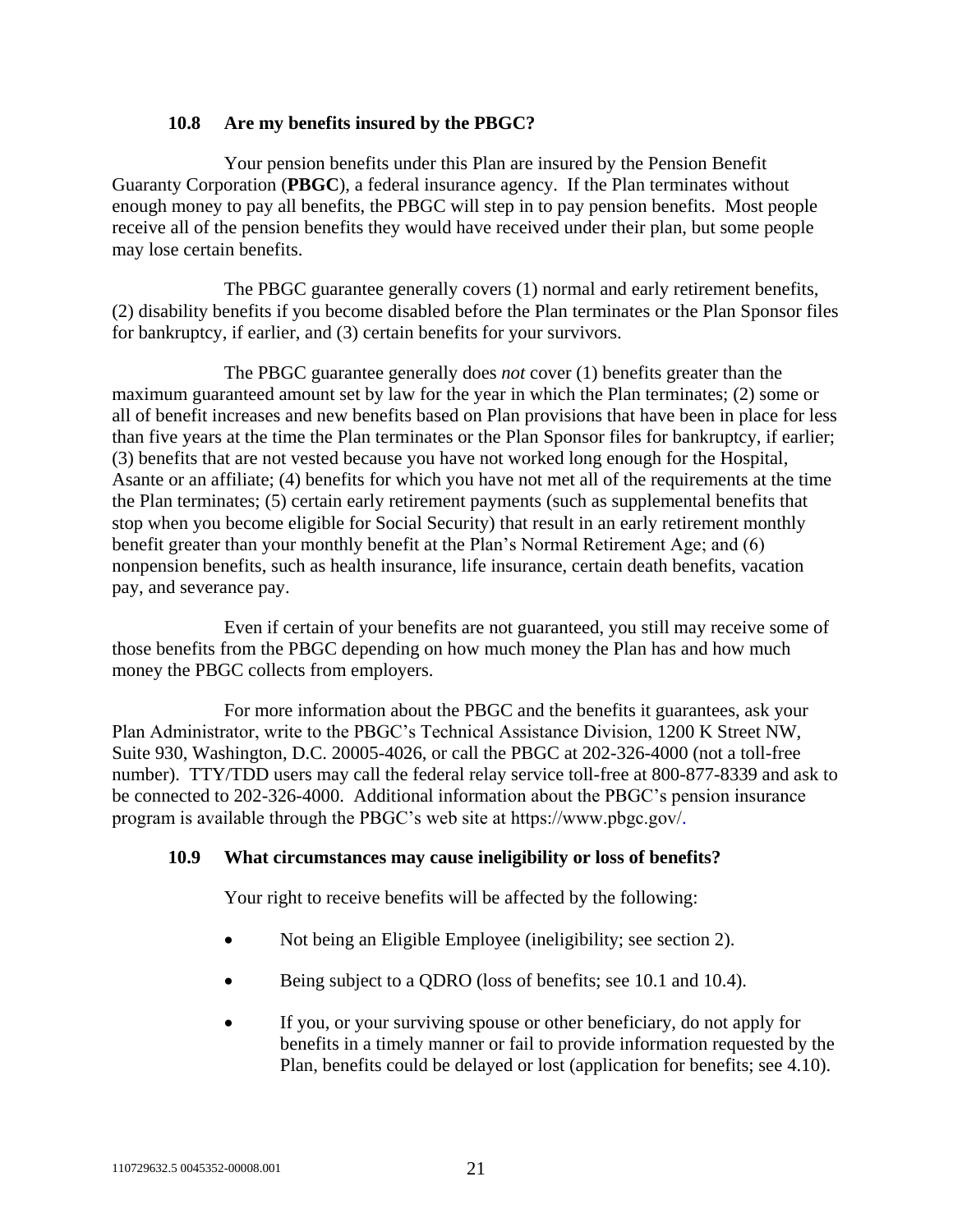- Federal law limits the amount of benefits that may be received from a qualified pension plan. This limit may be adjusted periodically for changes in the cost of living.
- If a benefit is payable to you and the Plan is unable to locate you after reasonable efforts, your benefit will be forfeited; a forfeited benefit will be reinstated without adjustment or interest if you subsequently make a claim for your benefit.
- Federal law requires that if the Plan ever becomes seriously underfunded, lump sum benefits will be restricted until the funded status of the Plan improves to certain levels. You will be notified if the Plan ever becomes subject to these rules.

## **10.10 Has the IRS approved the Plan?**

The IRS has previously issued favorable determination letters confirming the form of the Plan is qualified under the Code and the related Trust is tax-exempt. The Plan has a current favorable determination letter dated February 10, 2015.

## **10.11 What does ERISA do?**

ERISA protects your rights as an employee. It does not require an employer to have a retirement plan or any other benefit plan for employees. However, it does require that when an employer provides such a plan, it must be run in a certain way and follow certain rules. In addition, ERISA also requires that you receive certain information, including this SPD and the summary of your rights under ERISA in section [11.](#page-25-0)

Information to help you identify the Plan and information regarding your rights under the Plan are listed on the following pages.

## <span id="page-25-0"></span>**11. Your Rights Under ERISA**

Federal regulations provide the following summary of your rights under ERISA as a participant under the Plan:

As a participant in the Plan you are entitled to the following rights and protections under ERISA.

#### **11.1 Receive Information About the Plan and Benefits**

ERISA provides that all Plan participants shall be entitled to:

• Examine, without charge, at the Plan Administrator's office and at other specified locations such as work sites, all documents governing the Plan, including a copy of the latest annual report (Form 5500 Series) filed by the Plan with the U.S. Department of Labor and available at the Public Disclosure Room of the Employee Benefits Security Administration.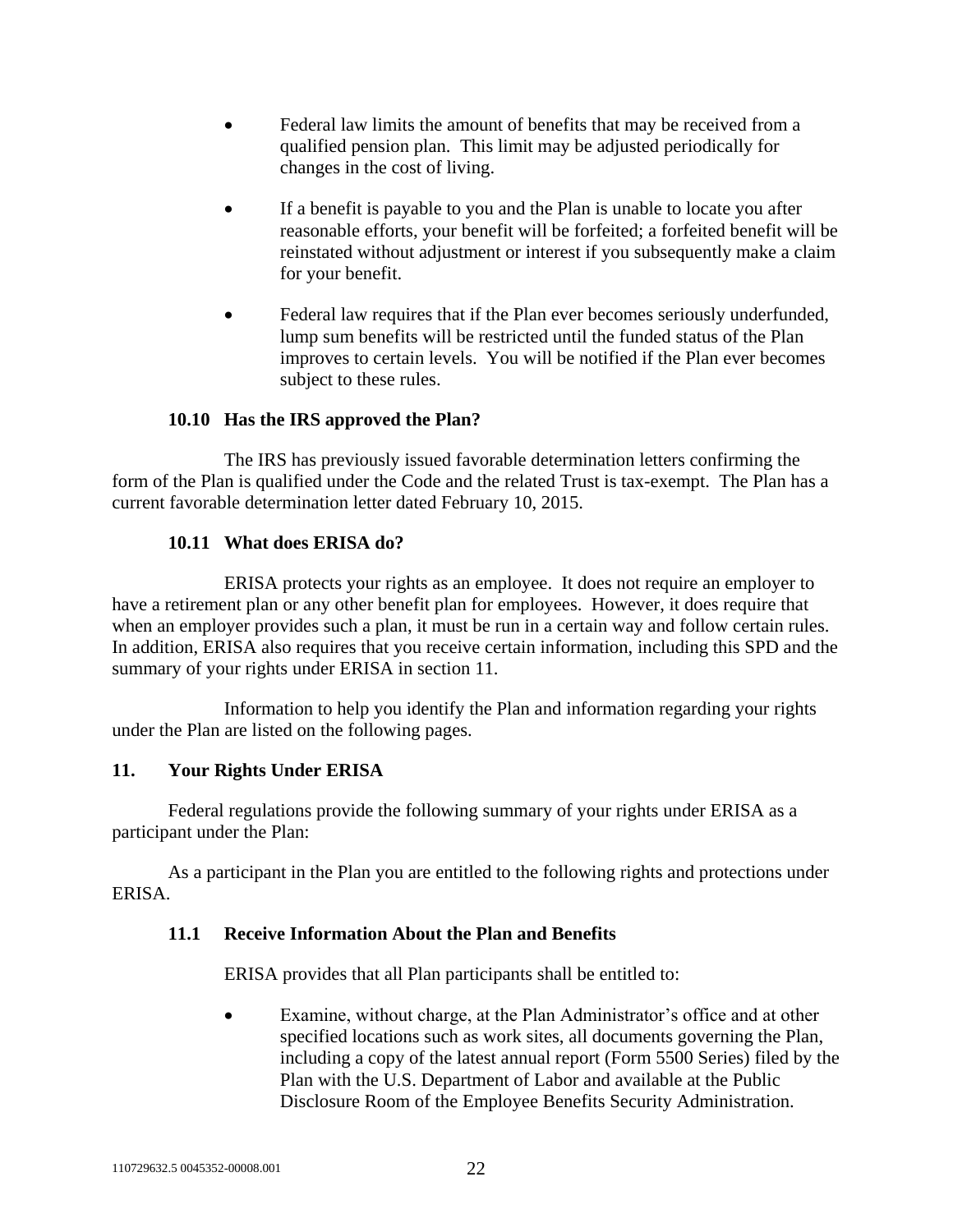- Obtain, upon written request to the Plan Administrator, copies of documents governing the operation of the Plan, including copies of the latest annual report (Form 5500 Series) and updated SPD. The Plan Administrator may make a reasonable charge for the copies.
- Receive a summary of the Plan's annual financial report. The Plan Administrator is required by law to furnish each participant with a copy of this summary annual report.
- Obtain a statement telling you whether you have a right to receive a pension at Normal Retirement Age (the earlier of 30 years of Credited Service or age 58) and, if so, what your benefits would be at Normal Retirement Age if you stop working under the Plan now. If you do not have a right to a pension, the statement will tell you how many more years you have to work to get a right to a pension. This statement must be requested in writing and is not required to be given more than once every 12 months. The Plan must provide the statement free of charge.

## **11.2 Prudent Actions by Plan Fiduciaries**

In addition to creating rights for Plan participants, ERISA imposes duties on the people who are responsible for the operation of the Plan. The people who operate your Plan, called "fiduciaries" of the Plan, have a duty to do so prudently and in the interest of you and other Plan participants and beneficiaries. No one, including your employer or any other person, may fire you or otherwise discriminate against you in any way to prevent you from obtaining a pension benefit or exercising your rights under ERISA.

## **11.3 Enforce Your Rights**

If your claim for a pension benefit is denied or ignored, in whole or in part, you have a right to know why this was done, to obtain copies of documents relating to the decision without charge, and to appeal any denial, all within certain time schedules.

Under ERISA, there are steps you can take to enforce the above rights. For instance, if you request a copy of Plan documents or the latest annual report from the Plan and do not receive it within 30 days, you may file suit in a federal court. In such a case, the court may require the Plan Administrator to provide the materials and pay you up to \$110 a day until you receive the materials, unless the materials were not sent because of reasons beyond the control of the Plan Administrator. If you have a claim for benefits that is denied or ignored, in whole or in part, you may file suit in a state or federal court. In addition, if you disagree with the Plan's decision or lack thereof concerning the qualified status of a domestic relations order, you may file suit in federal court. If it should happen that Plan fiduciaries misuse the Plan's money, or if you are discriminated against for asserting your rights, you may seek assistance from the U.S. Department of Labor, or you may file suit in a federal court. The court will decide who should pay court costs and legal fees. If you are successful, the court may order the person you have sued to pay these costs and fees. If you lose, the court may order you to pay these costs and fees, for example, if it finds your claim is frivolous.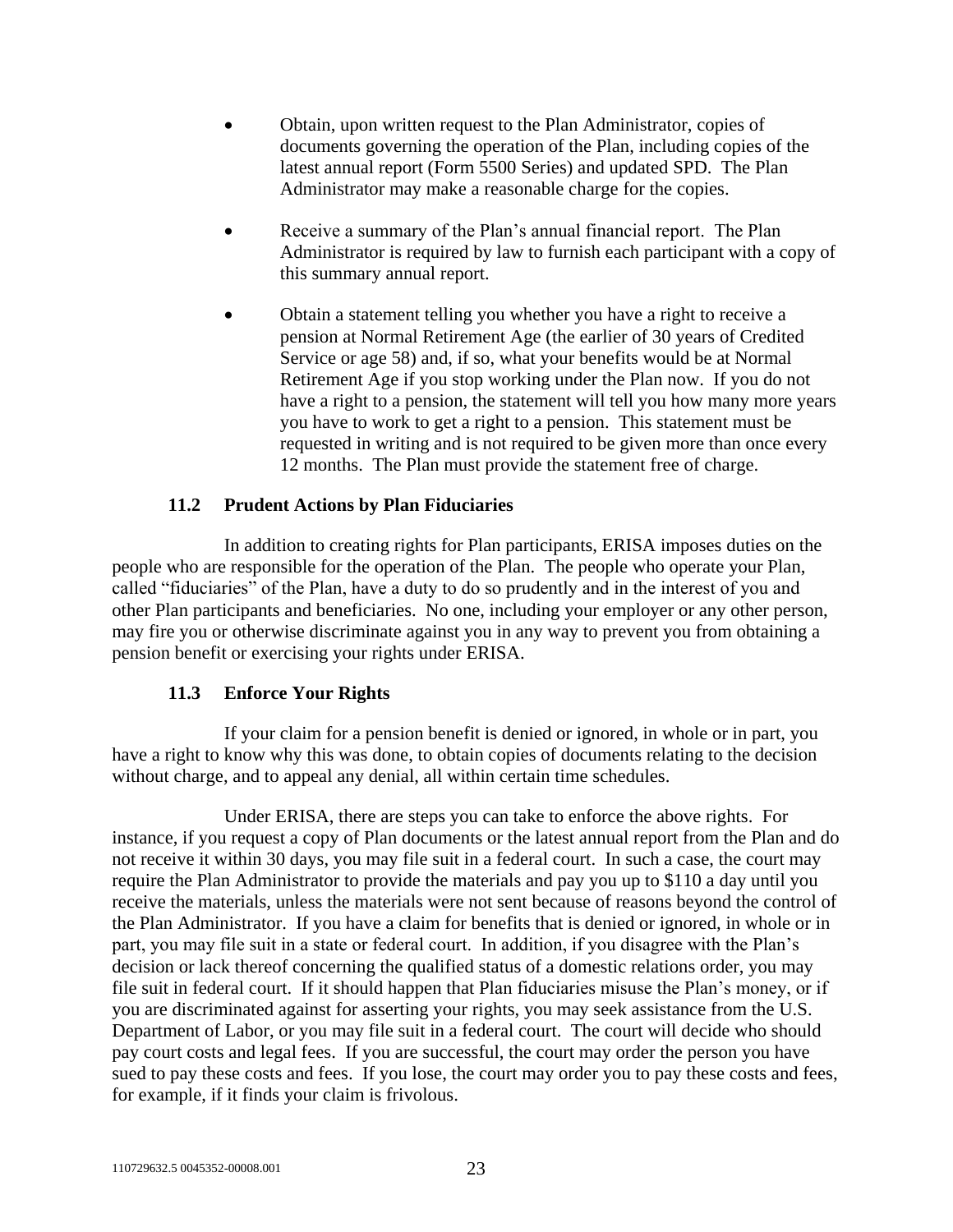#### **11.4 Assistance with Your Questions**

If you have any questions about your Plan, you should contact the Plan Administrator. If you have any questions about this statement or about your rights under ERISA, or if you need assistance in obtaining documents from the Plan Administrator, you should contact the nearest office of the Employee Benefits Security Administration, U.S. Department of Labor, listed in your telephone directory, or the Division of Technical Assistance and Inquiries, Employee Benefits Security Administration, U.S. Department of Labor, 200 Constitution Avenue NW, Washington, D.C. 20210. You may also obtain certain publications about your rights and responsibilities under ERISA by calling the publications hotline of the Employee Benefits Security Administration.

#### **12. Formal Information**

## **12.1 Plan Name**

Ashland Community Hospital Retirement Plan

#### **12.2 Plan Sponsor**

Asante 2635 Siskiyou Blvd. Medford, OR 97504

#### **12.3 Employer Identification Number (EIN) Assigned by IRS**

93-0223960

#### **12.4 Plan Number Assigned by Plan Sponsor**

003

#### **12.5 Type of Plan**

Frozen defined benefit pension plan

#### **12.6 Plan Year**

The **Plan Year** is a fiscal year ending June 30.

#### **12.7 Medium of Funding**

The Plan is funded through Asante contributions to a trust fund.

#### **12.8 Trustee**

Funds are held in a trust fund by a Trustee appointed by Asante. The Trustee is: